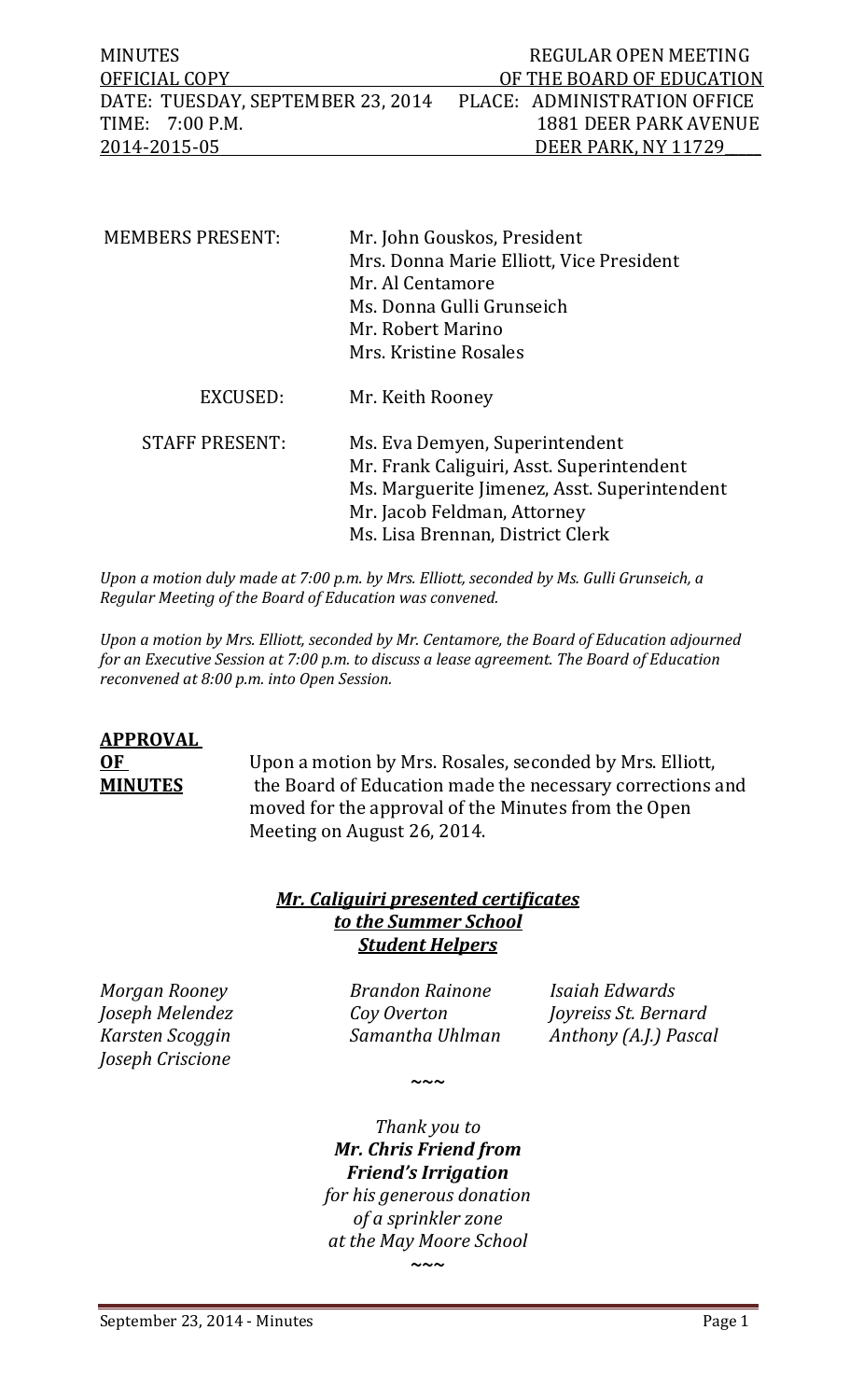*Presentation on 3-8 Scores By Dr. Sheridan & Ms. Skillen*

**~~~**

*Ms. Demyen discussed Some implementations/changes On the NCAA Clearinghouse*

*~~~*

# **NEW BUSINESS**

**ACCEPTANCE OF JFK, MM and JQA**

**MONETARY** *Upon a motion by Mrs. Rosales, seconded by Ms. Gulli*  **DONATIONS** Grunseich, *the Board of Education unanimously approved*<br> **TO THE HS, RF,** the following Resolution: *the following Resolution:* 

> **RESOLVED**, that the Board of Education accepts the following monetary donations to the below listed schools to be deposited into their respective accounts:

\$575.17 Target "Take Charge of Education" program – High School \$279.01 Target "Take Charge of Education" program – Robert Frost \$309.73 Shoparoo – J.F. Kennedy \$214.29 Target "Take Charge of Education" program – J.F. Kennedy \$288.32 Target "Take Charge of Education" program – J.Q. Adams \$416.27 Target "Take Charge of Education" program – May Moore

**INCREASE TECHNOLOGY** *Resolution:* **BUDGET** 

**IN 2014-15** *Upon a motion by Mr. Marino, seconded by Mrs. Rosales,*  **INSTRUCTIONAL** *the Board of Education unanimously approved the following*

> **RESOLVED**, that due to the resale of 500 MacBooks and chargers to Mac-to-School, the Board of Education approves an increase of the Instructional Technology Budget (Equipment and Supply Codes) by \$77,380.00. (IT Equipment \$38,568.00 & IT Supplies \$38,812.00)

BE IT FURTHER RESOLVED, that the \$77,380.00 be recognized as revenue.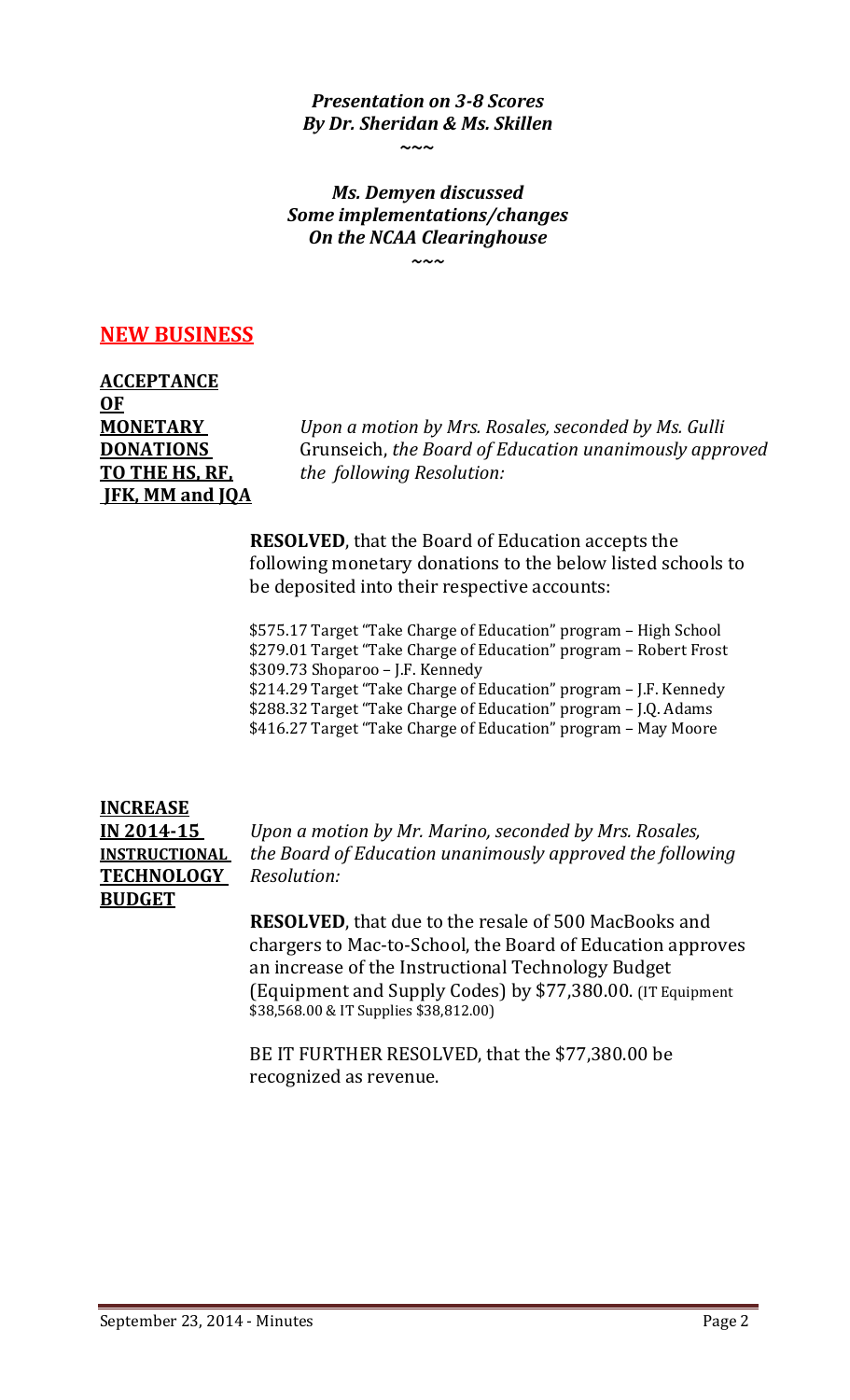**APPROVAL** *Upon a motion by Mrs. Elliott, seconded by Mr. Centamore,*  **OF** *the Board of Education unanimously approved the following*  **SCHEDULES** *Schedules collectively:*

# **INSTRUCTIONAL**

#### **SCHEDULE -- CSS --CHANGE OF STATUS / SALARY (Instructional)**

#### **Cynthia Kercy**

Robert Frost Middle School<br>Position: Teacher Aid Teacher Aide<br>\$15.04/hr Salary/Step:<br>Effective Effective 9/1/2014 - 10/31/2014 Changed from Teaching Assistant to Teacher Aide

#### **SCHEDULE -- CS --CHANGE OF SALARY/ STATUS (Non-Instructional)**

#### **Tammie Negri**

Deer Park High School<br>Position: Non-In Non-Instructional Aide<br>No Change Salary/Step:<br>Effective Effective 9/22/2014 Change from 5 hr transportation aide to 6 hr non-instructional aide

#### **Charles Salerno**

John F Kennedy Intermediate School<br>Position: Night Custodian Position: Night Custodian<br>Salary/Step: \$48,2 \$48,227 Step 2 Effective 12/6/2013 Correction of Salary (retro to 12/6/14)

#### **SCHEDULE -- MM --REINSTATEMENT (Non-Instructional)**

# **Christina Bove**

Transportation<br>Position: 4 hr. Non-Instructional Aide<br>\$13.43/hr Step 2 Salary/Step: Effective 9/11/2014

#### **Christine LaCascia**

John F Kennedy Intermediate School<br>Position: 2.5 hr Non-Instructio 2.5 hr Non-Instructional Aide<br>\$13.43/hr Step 2 Salary/Step: Effective 9/15/2014

#### **SCHEDULE -- NN --APPOINTMENTS (Non-Instructional)**

#### **Vincent DiMartino**

Transportation<br>Position: Bus Driver<br>\$22.64/hr Salary/Step:<br>Effective  $9/1/2014$ 

#### **Justin Giordano**

John Quincy Adams School<br>Position: Security Gu Security Guard<br>\$17/hour Salary/Step:<br>Effective Effective 9/3/2014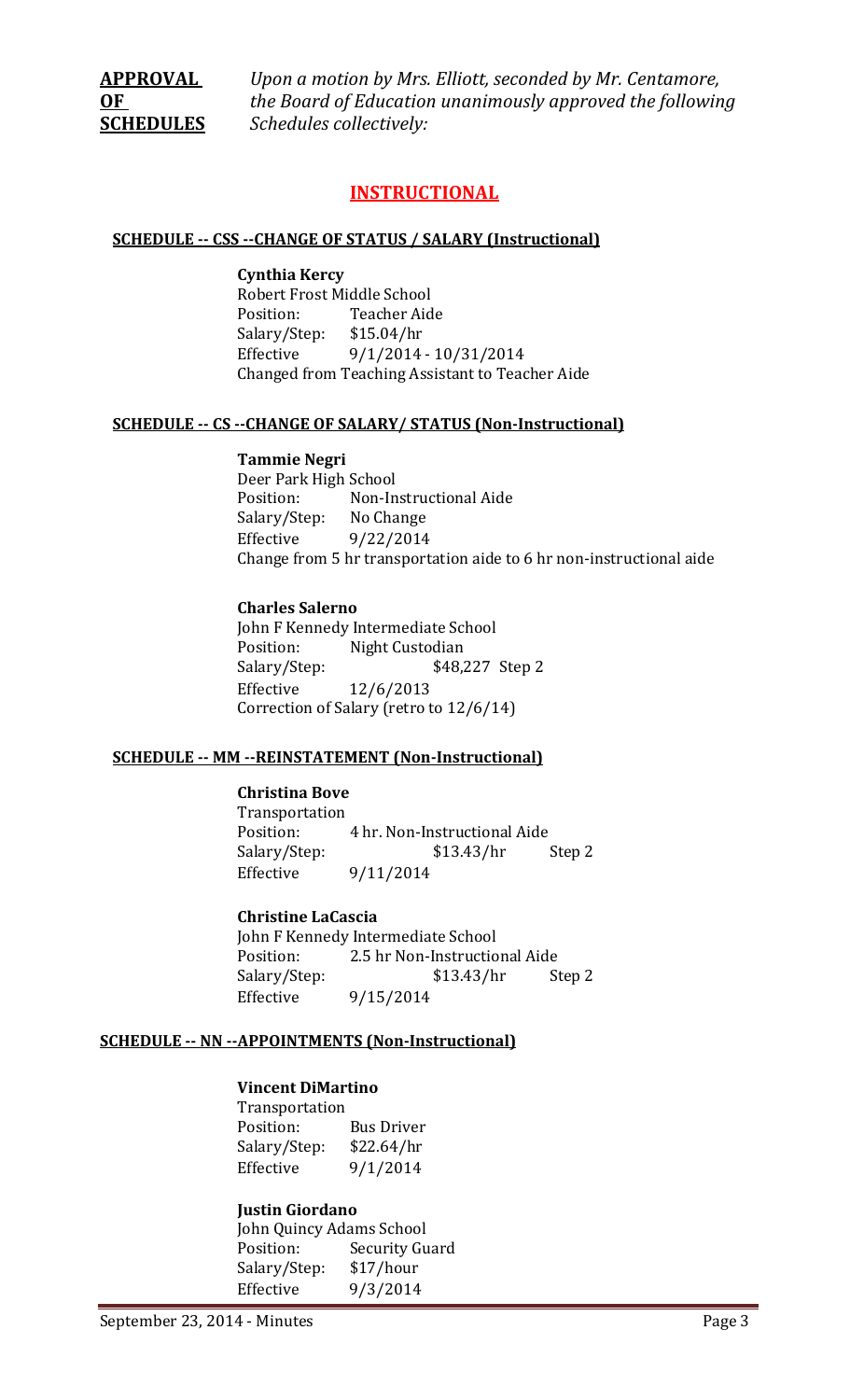# **Pasqua Girani**

Deer Park High School<br>Position: Registe Registered Nurse<br>\$43,107 Salary/Step:<br>Effective Effective 9/15/2014 Salary prorated at \$41,383

#### **Omar Jones**

| May Moore School      |
|-----------------------|
| <b>Security Guard</b> |
| \$17/hour             |
| 9/3/2014              |
|                       |

# **Linda Keher**

Transportation<br>Position: **Bus Driver** Salary/Step: \$22.64/hr<br>Effective 9/1/2014  $9/1/2014$ 

#### **Regina Lamanna**

Transportation<br>Position: Non-Instructional Bus Aide<br>\$13.03/hr Salary/Step:<br>Effective Effective 9/22/2014

# **Patricia Myers**

Transportation<br>Position: Non-Instructional Bus Aide Salary/Step: \$13.03/hr Effective 9/22/2014

#### **Edwin Rivera**

Robert Frost Middle School<br>Position: Security Gua Security Guard<br>\$17/hour Salary/Step:<br>Effective 9/3/2014

#### **James Sweeney**

Deer Park High School<br>Position: Securit Security Guard<br>\$17/hour Salary/Step:<br>Effective Effective 9/3/2014

# **SCHEDULE -- NNPS --PER DIEM SUBSTITUTES (Non-Instructional)**

## **Matthew Phillips**

Transportation Substitute Bus Driver<br>\$21.50/hr Salary/Step:<br>Effective Effective 9/10/2014

#### **SCHEDULE -- NNS --REGULAR (PERMANENT) SUBSTITUTES (Non-Instructional)**

# **Maureen Dunn**

District Wide Permanent Substitute Float Nurse<br>\$150/day Salary/Step: Effective 9/1/2014 - 6/30/2015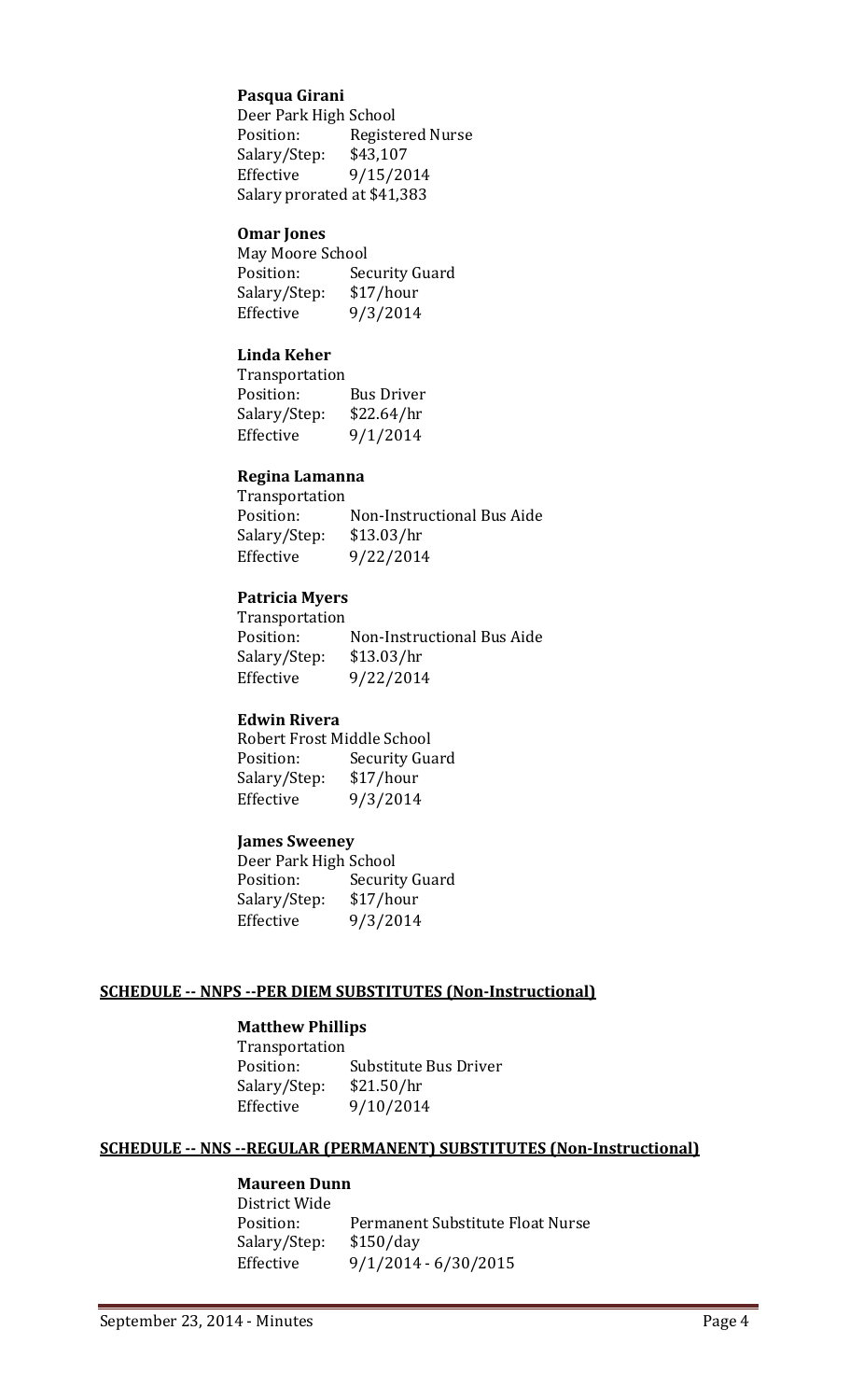# **SCHEDULE -- OO --RESIGNATIONS / RETIREMENTS / REMOVALS / TERMINATIONS (Non-Instructional)**

# **Elizabeth Caldarello**

Deer Park High School<br>Position: Lifegua Lifeguard/Swim Instructor Salary/Step:<br>Effective Effective 8/26/2014 Resignation. No outstanding obligation to the district.

# **Marie Fleming**

Deer Park High School Non-Instructional Teacher Aide Salary/Step:<br>Effective Effective 8/24/2014 Resignation for the purpose of RETIREMENT. No outstanding obligation to the district.

## **Dianna Fornieri**

John F Kennedy Intermediate School<br>Position: Mon-Instructional Aid Non-Instructional Aide Salary/Step:<br>Effective Effective 8/29/2014 Resignation. No outstanding obligation to the district.

# **Justin Gallo**

Deer Park High School<br>Position: Lifegua Lifeguard/Swim Instructor Salary/Step:<br>Effective Effective 8/26/2014 Resignation. No outstanding obligation to the district.

#### **Anna Konecny**

Robert Frost Middle School<br>Position: Clerk Typist Clerk Typist Salary/Step:<br>Effective Effective 12/31/2014 Resignation for the purpose of Retirement. No outstanding obligation to the district.

# **Joseph Louis**

Transportation **Bus Driver** Salary/Step: Effective 9/18/2014 Termination. No outstanding obligation to the district.

# **Ariel Miano**

Deer Park High School<br>Position: Lifegua Lifeguard/Swim Instructor Salary/Step: Effective 8/26/2014 Resignation from pool duties. Ariel Miano remains as a teacher.

#### **Keren Sheridan**

Deer Park High School<br>Position: Lifegua Lifeguard/Swim Instructor Salary/Step: Effective 8/26/2014 Resignation. No outstanding obligation to the district.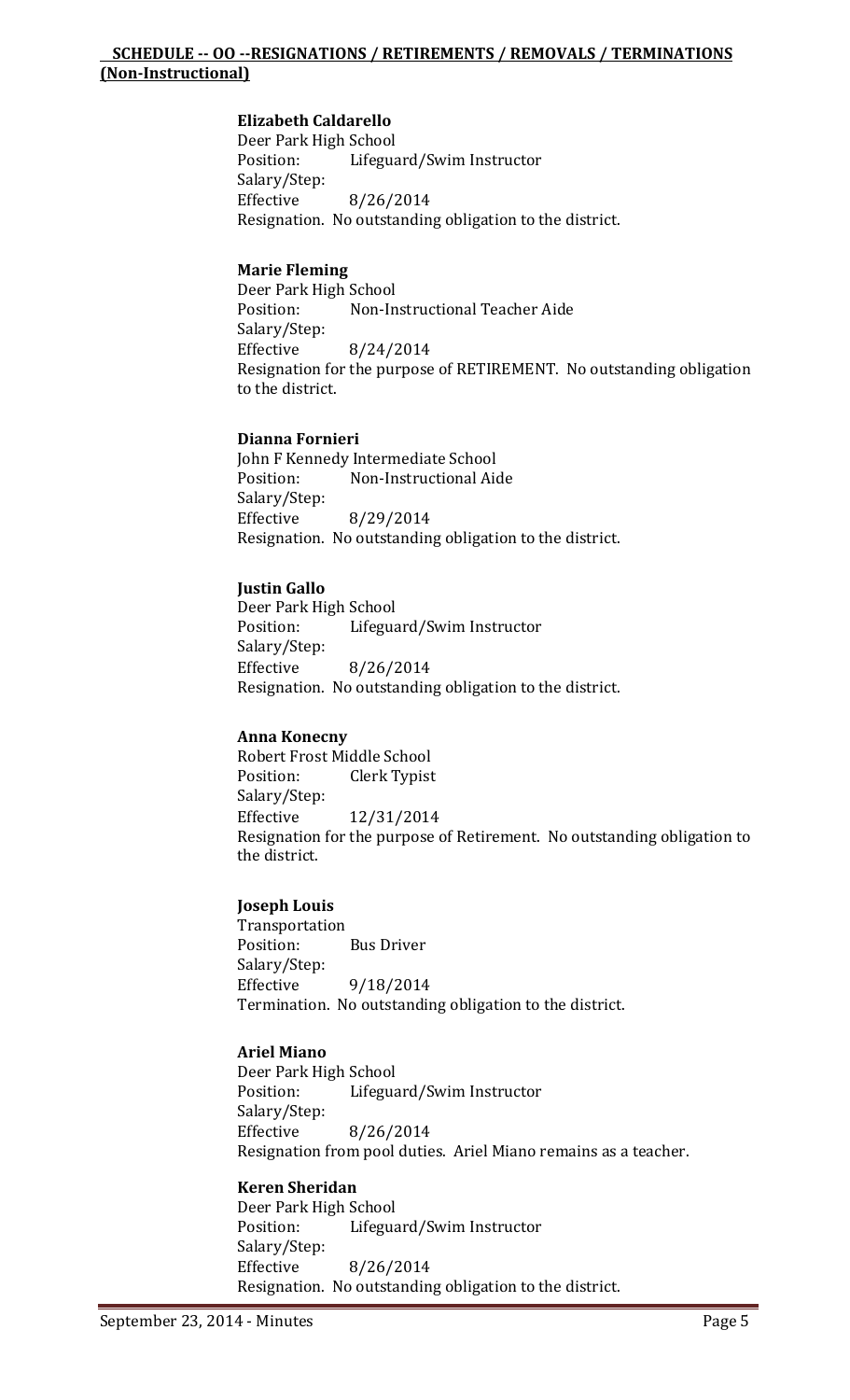**Thomas Sweeney** Memorial<br>Position: **Offset Press Operator** Salary/Step: Effective 9/11/2014 Resignation. No outstanding obligation to the district.

# **SCHEDULE -- QQ --LEAVES OF ABSENCE (Non-Instructional)**

# **Joseph Dunne**

Memorial<br>Position: **Security Guard** Salary/Step: Effective 7/3/2014 - 8/31/2014 Unpaid Medical LOA

# **SCHEDULE -- TPA --TEMPORARY ASSIGNMENT (Non-Instructional)**

# **Josephine Calder**

Deer Park High School<br>Position: Non-In Non-Instructional Aide to assist 2014 Regents \$13.43/hr Salary/Step: Effective 8/13/2014 - 8/14/2014

# **Patti Maurio**

Deer Park High School<br>Position: Non-In Non-Instructional Aide to assist 2014 Regents \$17.26/hr Salary/Step:<br>Effective  $8/13/2014 - 8/14/2014$ 

# **SCHEDULE -- TRN --TRANSFERS (Non-Instructional)**

#### **Jeremiah Dunne**

John F Kennedy Intermediate School<br>Position: Security Guard **Security Guard** Salary/Step:<br>Effective Effective 9/1/2014 Transfer from JQA back to JFK

# **INSTRUCTIONAL**

# **SCHEDULE -- CSS --CHANGE OF STATUS / SALARY (Instructional)**

# **Patricia Baldwin**

Deer Park High School<br>Position: ... 3 Spee Position: .3 Speech Teacher<br>Salary/Step: \$61,52 Salary/Step: \$61,524 MA/Step 1<br>Effective 9/1/2014 - 6/30/2015  $9/1/2014 - 6/30/2015$ Salary Correction (prorated corrected at \$18,457)

#### **SCHEDULE -- L --PART-TIME APPOINTMENTS (Instructional)**

#### **Sandra Stueber**

Deer Park High School<br>Position: 1 Busi Position: .1 Business Teacher<br>Salary/Step: \$61,524 Salary/Step: \$61,524 MA/Step 1<br>Effective 9/1/2014 - 6/30/2015  $9/1/2014 - 6/30/2015$ Salary prorated at \$6,152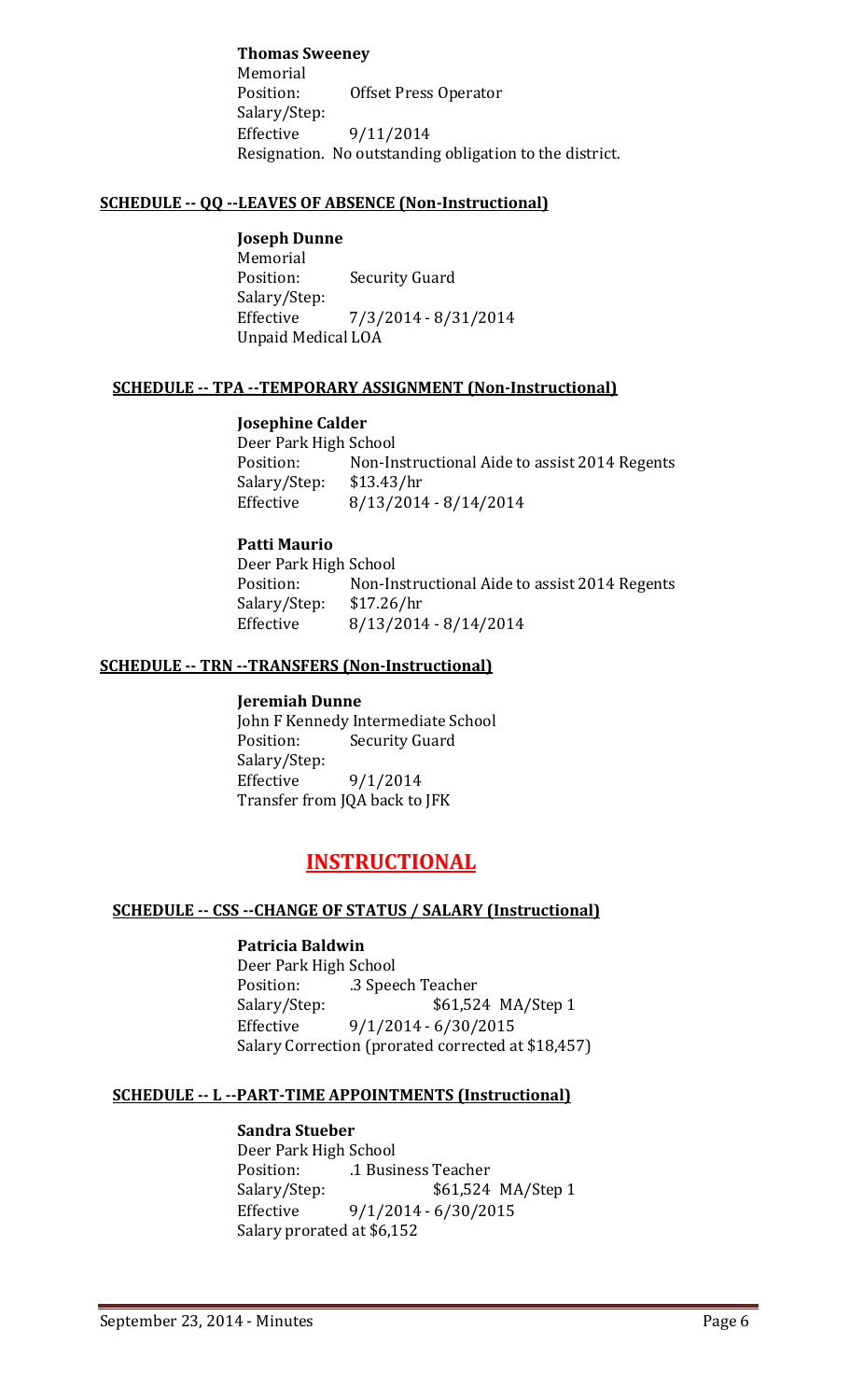# **SCHEDULE -- LR --LONG TERM SUBSTITUTE / LEAVE REPLACEMENT (LR) APPOINTMENTS (Instructional)**

## **Jennifer Moreno**

Robert Frost Middle School<br>Position: Long Term Position: Long Term Sub (L/R) Art Teacher<br>Salary/Step: \$61,524 MA/Step 1 \$61,524 MA/Step 1 Effective 9/1/2014 - 11/21/2014 (D. Menig) Salary prorated at \$16,611

# **Melissa Valentino**

Deer Park High School<br>Position: Long T Position: Long Term Sub (LR) Math Teacher<br>Salary/Step: \$61,524 MA/Step 1 \$61,524 MA/Step 1 Effective 9/1/2014 - 1/28/2015 (J. Adamo) Salary proratd at \$30,762)

## **SCHEDULE -- NPS --PER DIEM SUBSTITUTES (Instructional)**

## **Kimberly Avelin**

District Wide Per-Diem Substitute Teacher<br>\$100/day Salary/Step:<br>Effective Effective 9/24/2014 Certification: Math 7-12

# **Caitlin Blanda**

District Wide<br>Position: Per-Diem Substitute Teaching Assistant<br>\$70/day Salary/Step: Effective 9/15/2014 This appointment is in addition to the current per-diem substitute teacher position.

# **Patricia Boccafola**

District Wide<br>Position: Per-Diem Substitute Teaching Assistant<br>\$70/day Salary/Step:<br>Effective Effective 9/15/2014 This appointment is in addition to the current per-diem substitute teacher position.

# **Catherine Bosenbeck**

District Wide Per-Diem Substitute Teaching Assistant<br>\$70/day Salary/Step: Effective 9/15/2014 This appointment is in addition to the current per-diem substitute teacher position.

# **Thomas Brouillard**

District Wide Per-Diem Substitute Teaching Assistant<br>\$70/day Salary/Step:<br>Effective 9/15/2014 This appointment is in addition to the current per-diem substitute teacher position.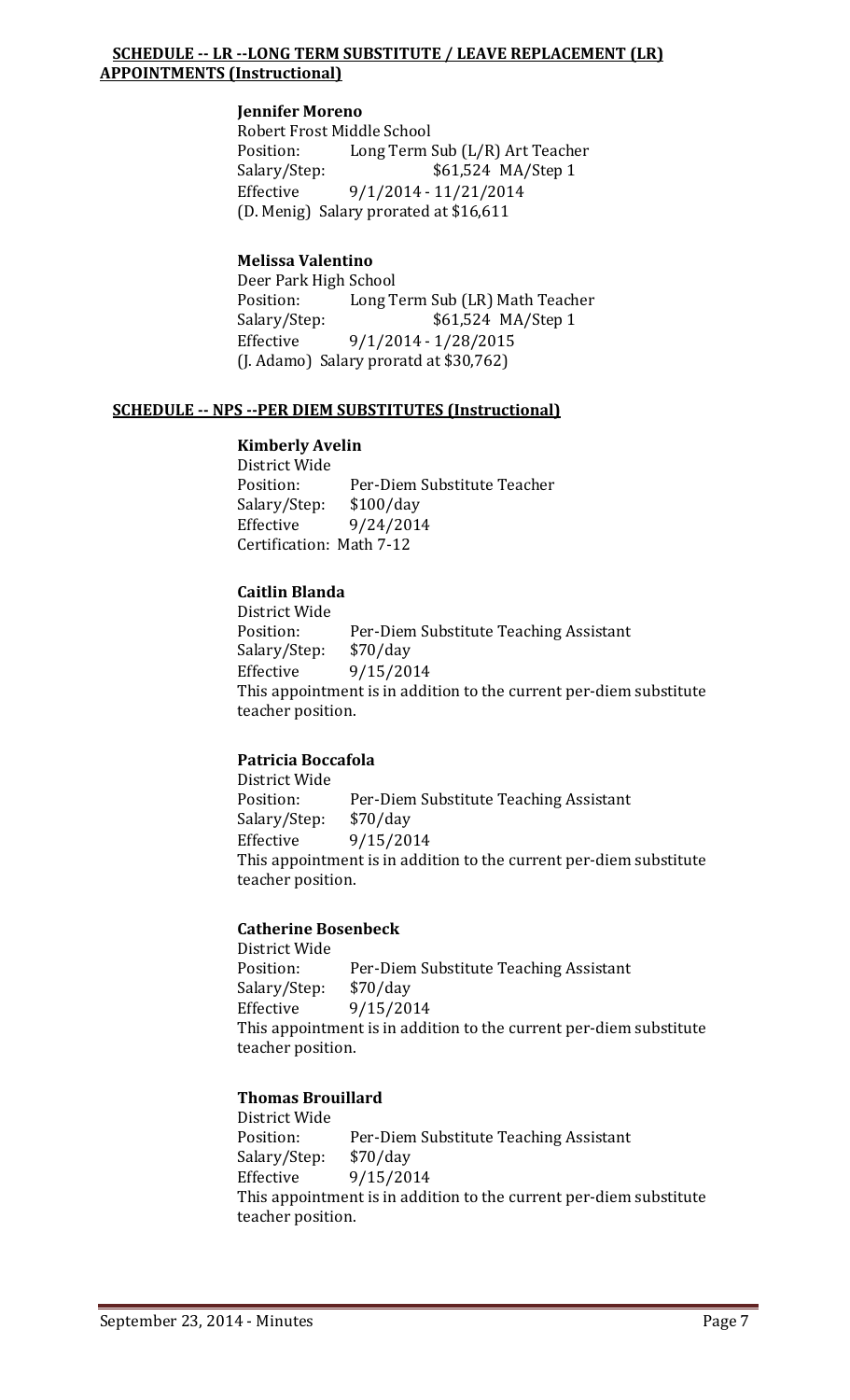# **Laurie Cacciola**

District Wide Per-Diem Substitute Teaching Assistant<br>\$70/day Salary/Step:<br>Effective 9/15/2014 This appointment is in addition to the current per-diem substitute teacher position.

# **Isabella DiCatenno**

District Wide Per-Diem Substitute Teaching Assistant<br>\$70/day Salary/Step:<br>Effective Effective 9/15/2014 This appointment is in addition to the current per-diem substitute teacher position.

# **Amanda Downing**

District Wide<br>Position: Per-Diem Substitute Teachng Assistant<br>\$70/day Salary/Step:<br>Effective Effective 9/15/2014 This appointment is in addition to the current per-diem substitute teacher position.

# **Renee Faibish**

District Wide Per-Diem Substitute Teaching Assistant<br>\$70/day Salary/Step:<br>Effective Effective 9/15/2014 This appointment is in addition to the current per-diem substitute teacher position.

# **Dana Ferguson**

District Wide Per-Diem Substitute Teaching Assistant<br>\$70/day Salary/Step:<br>Effective 9/15/2014 This appointment is in addition to the current per-diem substitute teacher position.

# **Philomena Fonda**

District Wide Per-Diem Substitute Teaching Assistant<br>\$70/day Salary/Step: Effective 9/15/2014 This appointment is in addition to the current per-diem substitute teacher position.

# **Pamela Franzese**

District Wide Per-Diem Substitute Teaching Assistant<br>\$70/day Salary/Step:<br>Effective Effective 9/15/2014 This appointment is in addition to the current per-diem substitute teacher position.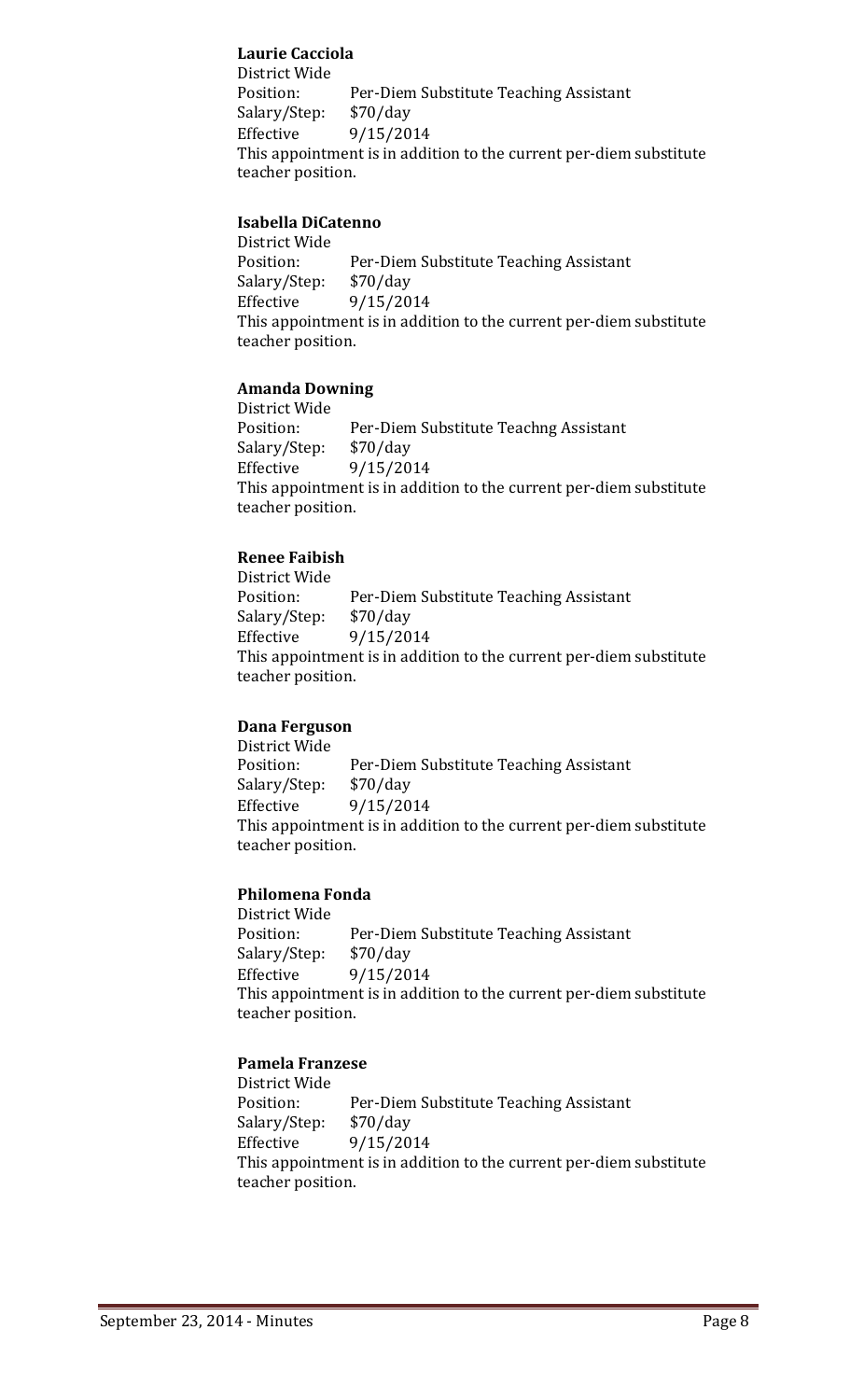# **Carol Gagliardo**

District Wide Per-Diem Substitute Teaching Assistant<br>\$70/day Salary/Step:<br>Effective 9/15/2014 This appointment is in addition to the current per-diem substitute teacher position.

# **Lauren Gould**

District Wide Per-Diem Substitute Teaching Assistant<br>\$70/day Salary/Step: Effective 9/15/2014 This appointment is in addition to the current per-diem substitute teacher position.

# **Beatrice Guzzo**

District Wide Per-Diem Substitute Teaching Assistant<br>\$70/day Salary/Step:<br>Effective 9/15/2014 This appointment is in addition to the current per-diem substitute teacher position.

# **Jessica Howell**

District Wide Per-Diem Substitute Teaching Assistant<br>\$70/day Salary/Step:<br>Effective Effective 9/15/2014 This appointment is in addition to the current per-diem substitute teacher position.

# **Bernard Jones**

District Wide Per-Diem Substitute Teaching Assistant<br>\$70/day Salary/Step: Effective 9/15/2014 This appointment is in addition to the current per-diem substitute teacher position.

# **Josephine Kavanagh**

District Wide Per-Diem Substitute Teacher<br>\$100/day Salary/Step: Effective 9/1/2014 Certification: Family & Consumer Science

# **Josephine Kavanagh**

District Wide<br>Position: Per-Diem Substitute Teaching Assistant<br>\$70/day Salary/Step:<br>Effective 9/15/2014 This appointment is in addition to the current per-diem substitute teacher position.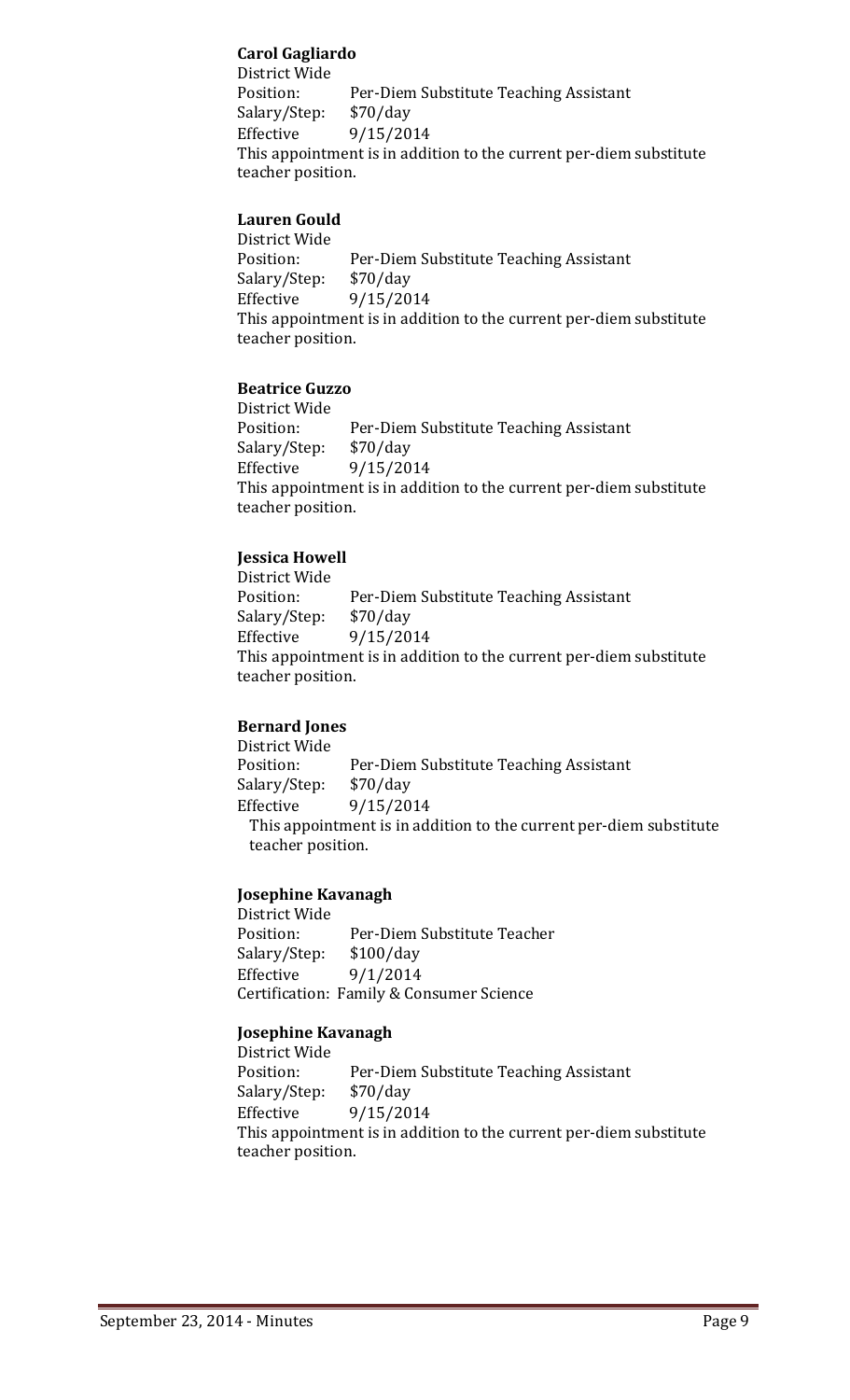# **Anne Kelly**

District Wide Per-DiemSubstitute Teaching Assistant<br>\$70/day Salary/Step:<br>Effective Effective 9/15/2014 This appointment is in addition to the current per-diem substitute teacher position.

# **Jonathan Kowalchuk**

District Wide Per-Diem Substitute Teaching Assistant<br>\$70/day Salary/Step: Effective 9/15/2014 This appointment is in addition to the current per-diem substitute teacher position.

## **Dilek Kurt**

District Wide Per-Diem Substitute Teaching Assistant<br>\$70/day Salary/Step:<br>Effective 9/15/2014 This appointment is in addition to the current per-diem substitute teacher position.

# **Lisa Laing**

District Wide Per-Diem Substitute Teaching Assistant<br>\$70/day Salary/Step: Effective 9/15/2014 This appointment is in addition to the current per-diem substitute teacher position.

# **Robert Madonia**

District Wide Per-Diem Substitute Teachng Assistant<br>\$70/day Salary/Step:<br>Effective Effective 9/15/2014 This appointment is in addition to the current per-diem substitute teacher position.

# **Lora Maynes**

District Wide Per-Diem Substitute Teaching Assistant<br>\$70/day Salary/Step:<br>Effective Effective 9/15/2014 This appointment is in addition to the current per-diem substitute teacher position.

# **John Minall**

District Wide Per-Diem Substitute Teaching Assistant<br>\$70/day Salary/Step: Effective 9/15/2014 This appointment is in addition to the current per-diem substitute teacher position.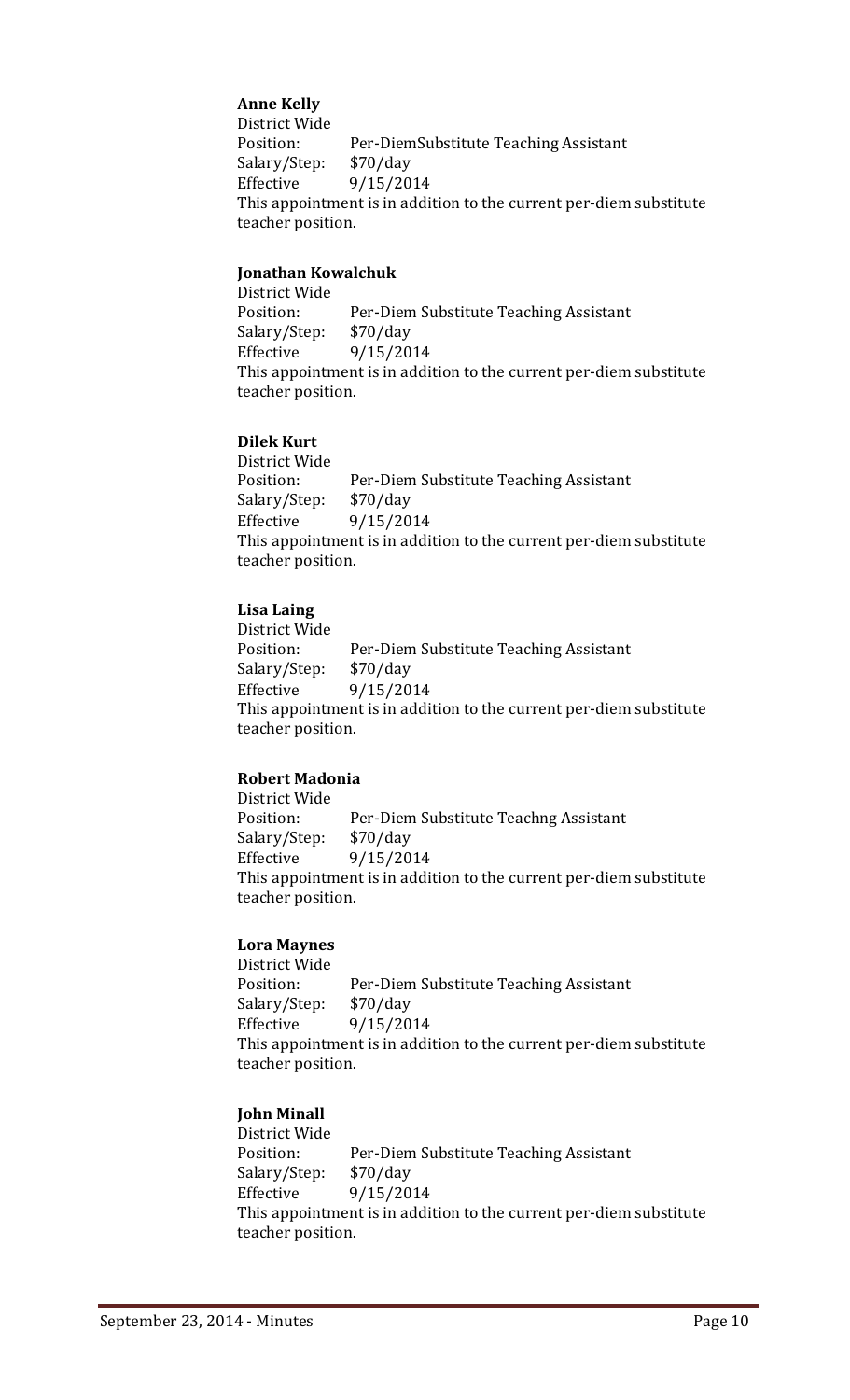# **Graziella Minnici**

District Wide Per-Diem Substitute Teaching Assistant<br>\$70/day Salary/Step:<br>Effective 9/15/2014 This appointment is in addition to the current per-diem substitute teacher position.

# **Jennifer Moreno**

District Wide Per-Diem Substitute Teaching Assistant<br>\$70/day Salary/Step:<br>Effective Effective 9/15/2014 This appointment is in addition to the current per-diem substitute teacher position.

# **Michael Munoz**

District Wide Per-Diem Substitute Teaching Assistant<br>\$70/day Salary/Step:<br>Effective Effective 9/15/2014 This appointment is in addition to the current per-diem substitute teacher position.

# **Jessica Nersesian**

District Wide Per-Diem Substitute Teaching Assistant<br>\$70/day Salary/Step:<br>Effective Effective 9/15/2014 This appointment is in addition to the current per-diem substitute teacher position.

# **Peter Ozechowski**

District Wide Per-Diem Substitute Teaching Assistant<br>\$70/day Salary/Step:<br>Effective 9/15/2014 This appointment is in addition to the current per-diem substitute teacher position.

# **Nicole Passaretti**

District Wide Per-Diem Substitute Teaching Assistant<br>\$70/day Salary/Step:<br>Effective Effective 9/15/2014 This appointment is in addition to the current per-diem substitute teacher position.

# **Holly Petrone**

District Wide Per-Diem Substitute Teaching Assistant<br>\$70/day Salary/Step:<br>Effective Effective 9/15/2014 This appointment is in addition to the current per-diem substitute teacher position.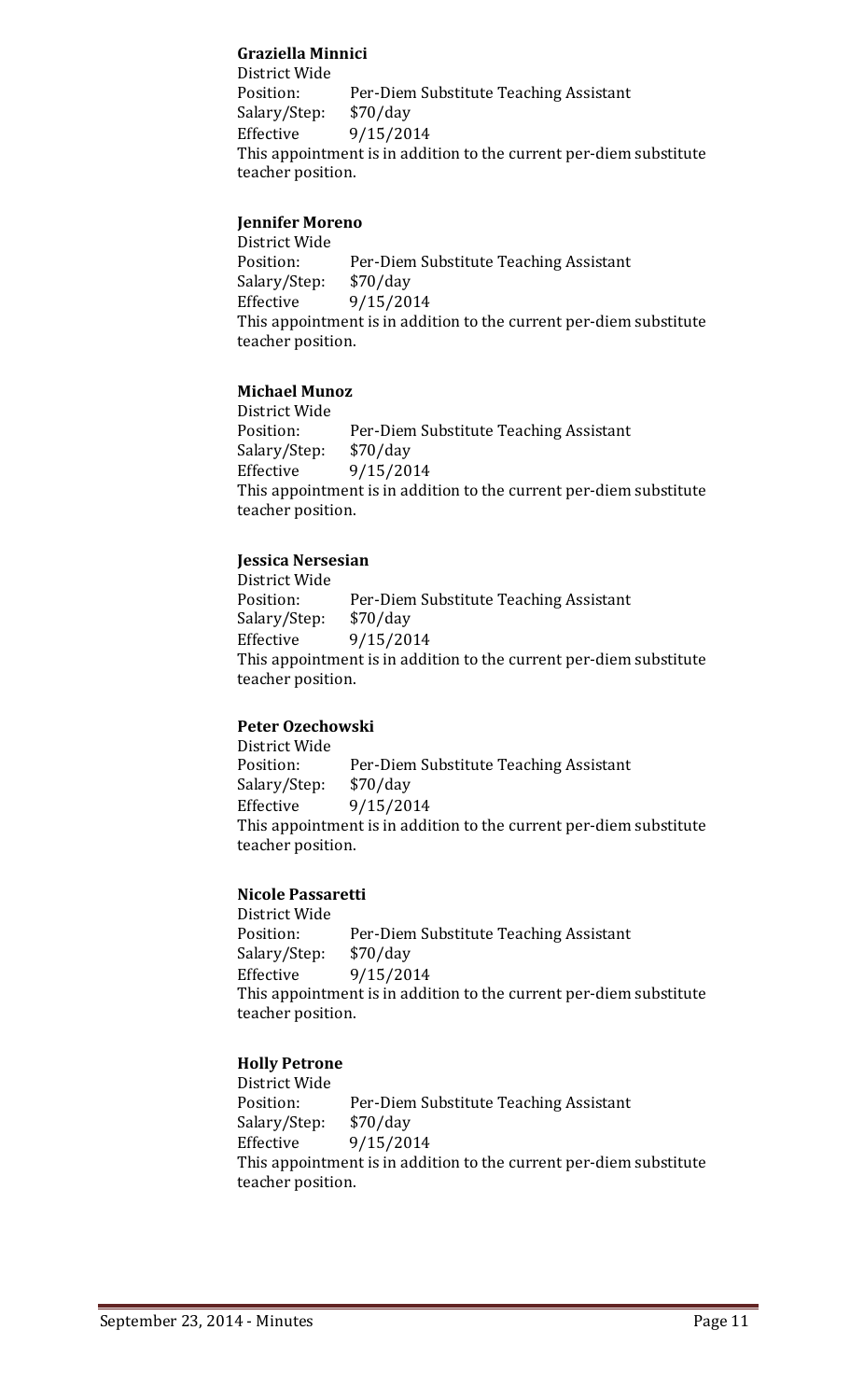# **Taryn Phelan**

District Wide Per-Diem Substitute Teaching Assistant<br>\$70/day Salary/Step:<br>Effective Effective 9/15/2014 This appointment is in addition to the current per-diem substitute teacher position.

## **Nina Ragone**

District Wide Per-Diem Substitute Teaching Assistant<br>\$70/day Salary/Step: Effective 9/15/2014 This appointment is in addition to the current per-diem substitute teacher position.

# **Janine Rendino**

District Wide Per-Diem Substitute Teaching Assistant<br>\$70/day Salary/Step:<br>Effective 9/15/2014 This appointment is in addition to the current per-diem substitute teacher position.

# **Erin Saccente**

District Wide Per-Diem Substitute Teaching Assistant<br>\$70/day Salary/Step:<br>Effective Effective 9/15/2014 This appointment is in addition to the current per-diem substitute teacher position.

#### **Michelle Sarco**

District Wide Per-Diem Substitute Teaching Assistant<br>\$70/day Salary/Step:<br>Effective Effective 9/15/2014 This appointment is in addition to the current per-diem substitute teacher position.

#### **Lynda Schneider**

District Wide Per-Diem Substitute Teaching Assistant<br>\$70/day Salary/Step:<br>Effective Effective 9/15/2014 This appointment is in addition to the current per-diem substitute teacher position.

#### **Elizabeth Schuch**

District Wide Per-Diem Substitute Teaching Assistant<br>\$70/day Salary/Step: Effective 9/15/2014 This appointment is in addition to the current per-diem substitute teacher position.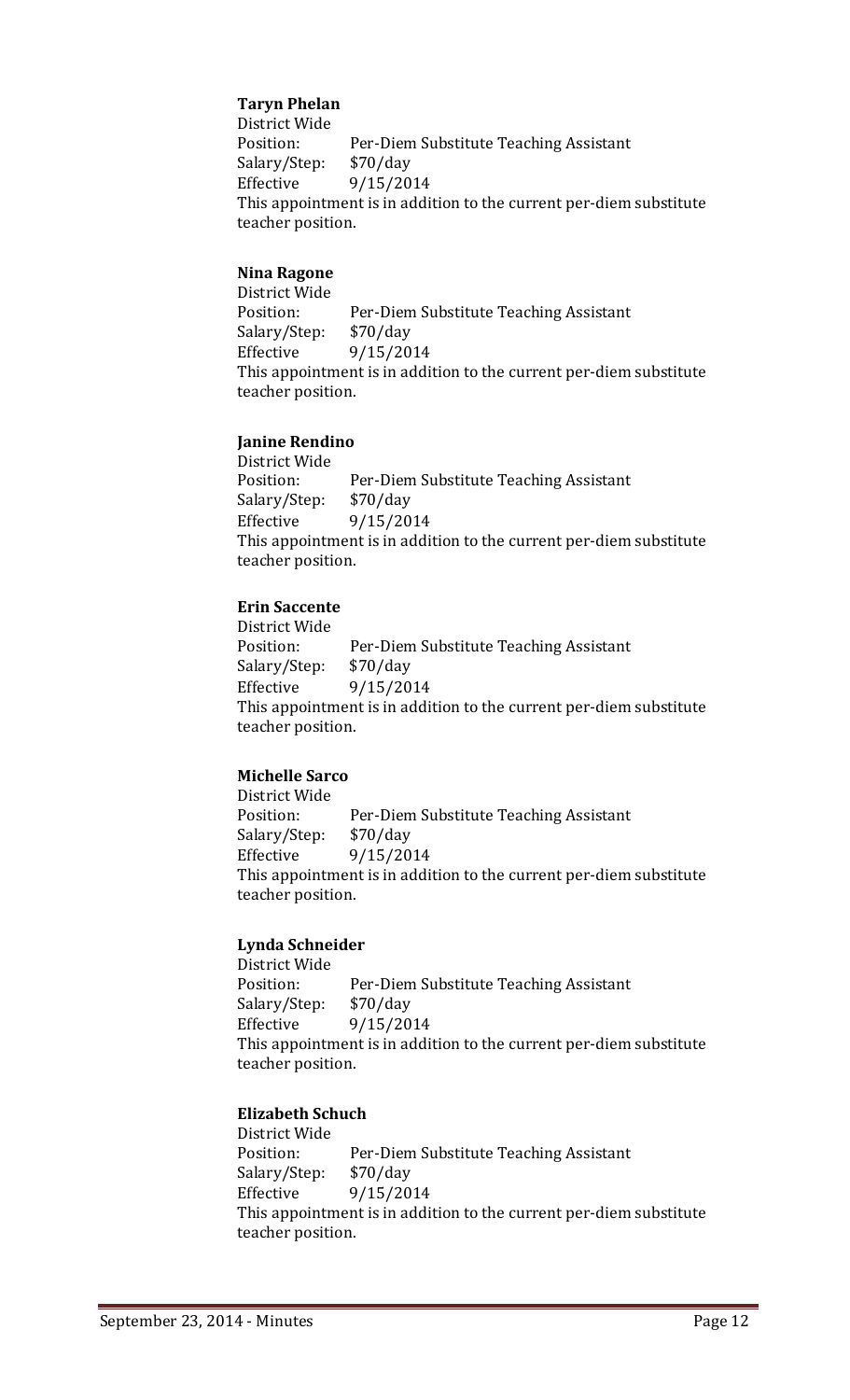# **Brittani Schwartz**

District Wide Per-Diem Substitute Teaching Assistant<br>\$70/day Salary/Step:<br>Effective 9/15/2014 This appointment is in addition to the current per-diem substitute teacher position.

# **Jason Simowitz**

District Wide Per-Diem Substitute Teaching Assistant<br>\$70/day Salary/Step:<br>Effective Effective 9/15/2014 This appointment is in addition to the current per-diem substitute teacher position.

# **Vinita Singh**

District Wide Per-Diem Substitute Teaching Assistant<br>\$70/day Salary/Step:<br>Effective 9/15/2014 This appointment is in addition to the current per-diem substitute teacher position.

# **Kevin Tallman**

District Wide Per-Diem Substitute Teaching Assistant<br>\$70/day Salary/Step:<br>Effective Effective 9/15/2014 This appointment is in addition to the current per-diem substitute teacher position.

# **Dawn Turitto**

District Wide Per-Diem Substitute Teaching Assistant<br>\$70/day Salary/Step:<br>Effective 9/15/2014 This appointment is in addition to the current per-diem substitute teacher position.

# **Nancy Walton**

District Wide Per-Diem Substitute Teaching Assistant<br>\$70/day Salary/Step:<br>Effective Effective 9/15/2014 This appointment is in addition to the current per-diem substitute teacher position.

#### **SCHEDULE -- NS --PERMANENT SUBSTITUTES (Instructional)**

#### **Michelle Alo**

John F Kennedy Intermediate School<br>Position: Permanent Substitute Permanent Substitute Teacher<br>\$115/day Salary/Step: Effective 9/1/2014 - 5/31/2015 Start date of 9/1/14 due to P. Attonito's LOA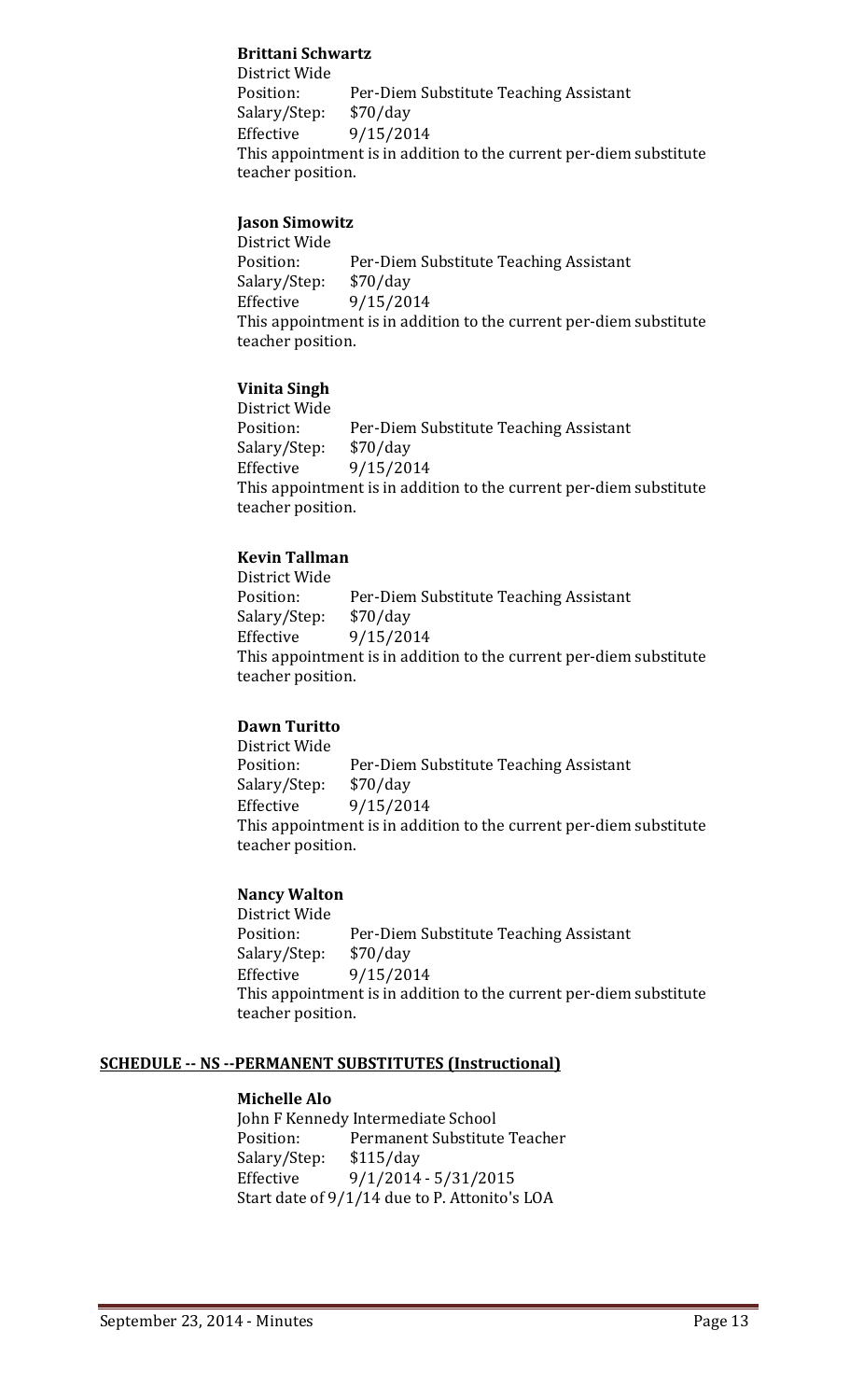## **Kimberly Avelin**

Deer Park High School<br>Position: Perma Permanent Substitute Teacher<br>\$115/day Salary/Step:<br>Effective Effective 10/1/2014 - 5/31/2015

#### **Jennifer Farrell**

John F Kennedy Intermediate School<br>Position: Permanent Substitute Permanent Substitute Teacher<br>\$115/day Salary/Step: Effective 9/1/2014 - 10/31/2014 (A. Giannotti)

## **Michelle Sarco**

Robert Frost Middle School Permanent Substitue Teacher<br>\$115/day Salary/Step:<br>Effective Effective 10/1/2014 - 5/31/2015

#### **Bryan Schuster**

Deer Park High School<br>Position: Permai Permanent Substitute Teacher<br>\$115/day Salary/Step:<br>Effective Effective 10/1/2014 - 5/31/2015

## **SCHEDULE -- O --RESIGNATIONS / RETIREMENTS / REMOVALS / TERMINATIONS (Instructional)**

#### **Rachelle Amendola**

Robert Frost Middle School Permanent Substitute Teacher Salary/Step:<br>Effective Effective 9/1/2014 Resignation to obtain Teachng Assistant position at HS

#### **Samir Biswas**

Deer Park High School<br>Position: Curricu Curriculum Associate for Science & Technology Salary/Step: Effective 8/29/2014 Resignation. No outstanding obligation to the district.

#### **Kerri Callaghan**

District Wide<br>Position: Per-Diem Substitute Teacher Salary/Step:<br>Effective Effective 8/29/2014 Resignation (did not respond to continuing employment letter). No outstanding obligation to the district

#### **Cristina Calvano**

District Wide Per-Diem Substitute Teacher Salary/Step:<br>Effective Effective 8/29/2014 Resignation (did not respond to continuing employment letter). No outstanding obligation to the district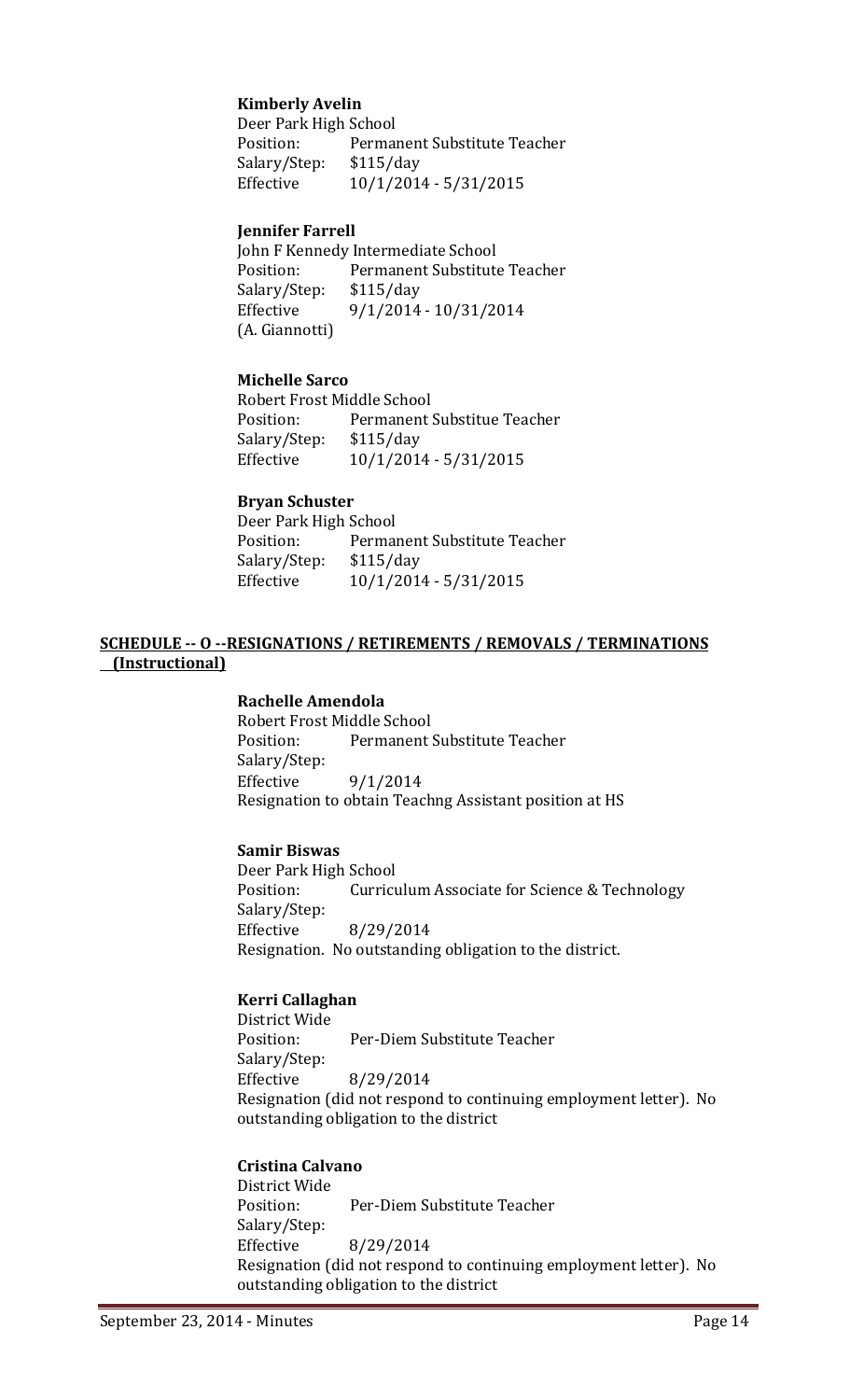# **Sandra Cutrone**

District Wide<br>Position: Per-Diem Substitute Teacher Salary/Step: Effective 8/29/2014 Resignation (did not respond to continuing employment letter). No outstanding obligation to the district

## **Nicole Dabe**

District Wide<br>Position: Per-Diem Substitute Teacher Salary/Step: Effective 8/29/2014 Resignation (did not respond to continuing employment letter). No outstanding obligation to the district

## **Yasemin Ertem**

District Wide Per-Diem Substitute Teacher Salary/Step:<br>Effective Effective 8/29/2014 Resignation (did not respond to continuing employment letter). No outstanding obligation to the district

# **Michele Falabella**

District Wide Per-Diem Substitute Teacher Salary/Step: Effective 8/29/2014 Resignation (did not respond to continuing employment letter). No outstanding obligation to the district

#### **Concetta Fillipone**

District Wide<br>Position: **ABA Provider** Salary/Step:<br>Effective  $9/4/2014$ Removal. No outstanding obligation to the district.

#### **Kristin Glueckert**

Deer Park High School<br>Position: Teachi **Teaching Assistant** Salary/Step:  $9/2/2014$ Resignation. No outstanding obligation to the district.

# **Linda Lubranski**

District Wide Position: Per-Diem Substitute Teacher Salary/Step:<br>Effective Effective 8/29/2014 Resignation (did not respond to continuing employment letter). No outstanding obligation to the district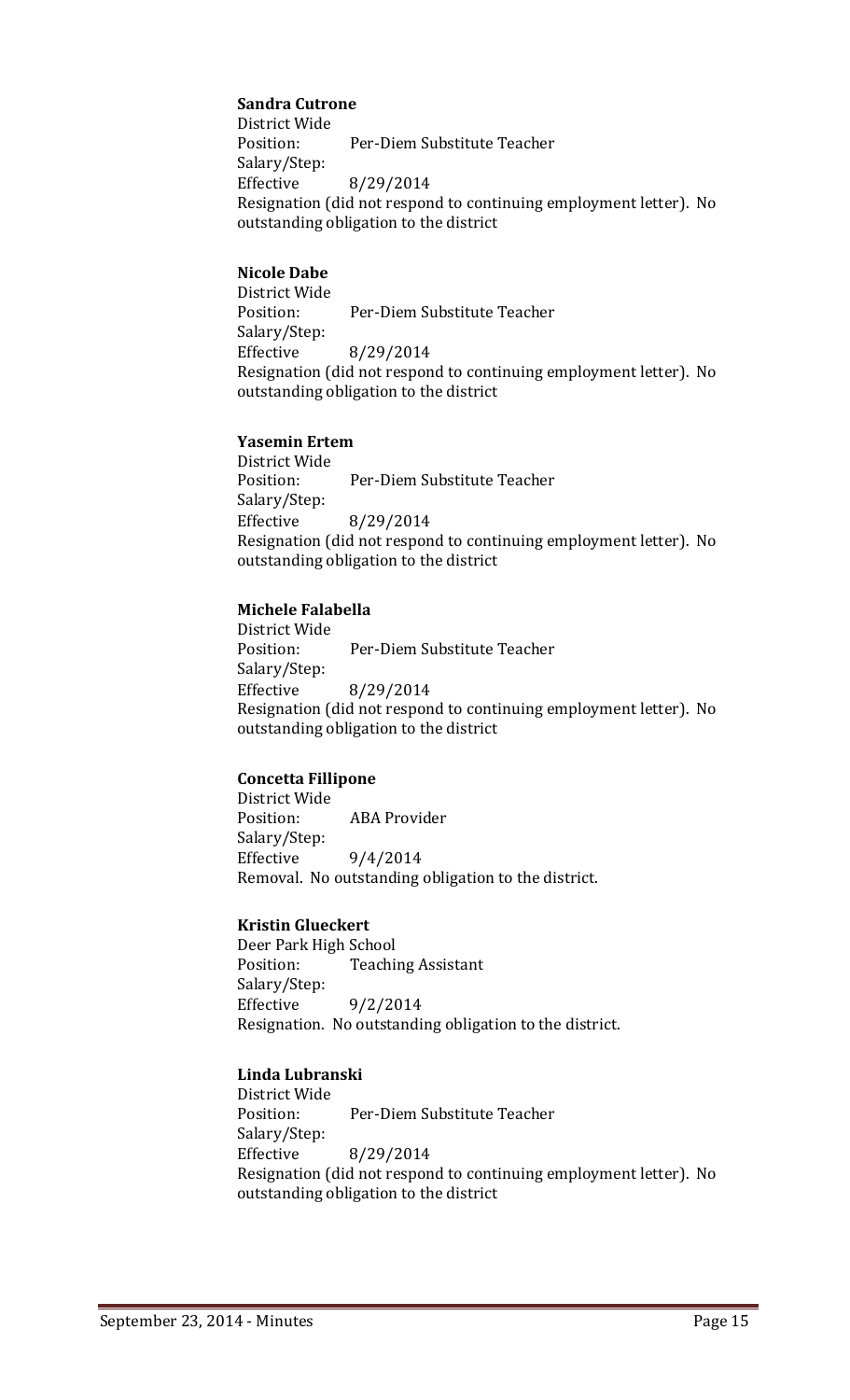## **Nicholas Montefusco**

District Wide<br>Position: Per-Diem Substitute Teacher Salary/Step: Effective 8/29/2014 Resignation (did not respond to continuing employment letter). No outstanding obligation to the district

# **Michele Morano**

District Wide Per-Diem Substitute Teacher Salary/Step: Effective 8/29/2014 Resignation. No outstanding obligation to the district.

#### **Adrianne Noroian**

John F Kennedy Intermediate School<br>Position: Teaching Assistant **Teaching Assistant** Salary/Step: Effective 8/28/2014 Resignation. No outstanding obligation to the district.

# **Mary O'Neill**

District Wide Per-Diem Substitute Teacher Salary/Step: Effective 8/29/2014 Resignation (did not respond to continuing employment letter). No outstanding obligation to the district

#### **Katherine Pinto**

District Wide Per-Diem Substitute Teacher Salary/Step:<br>Effective Effective 8/29/2014 Resignation (did not respond to continuing employment letter). No outstanding obligation to the district

# **Lorraine Sabio**

District Wide Per-Diem Substitute Teacher Salary/Step:<br>Effective Effective 8/29/2014 Resignation (did not respond to continuing employment letter). No outstanding obligation to the district

# **Bryan Schuster**

Deer Park High School Position: Teaching Assistant Salary/Step:<br>Effective Effective 9/30/2014 Resignation as T.A. in order to accept Perm Sub/Per-Diem Sub position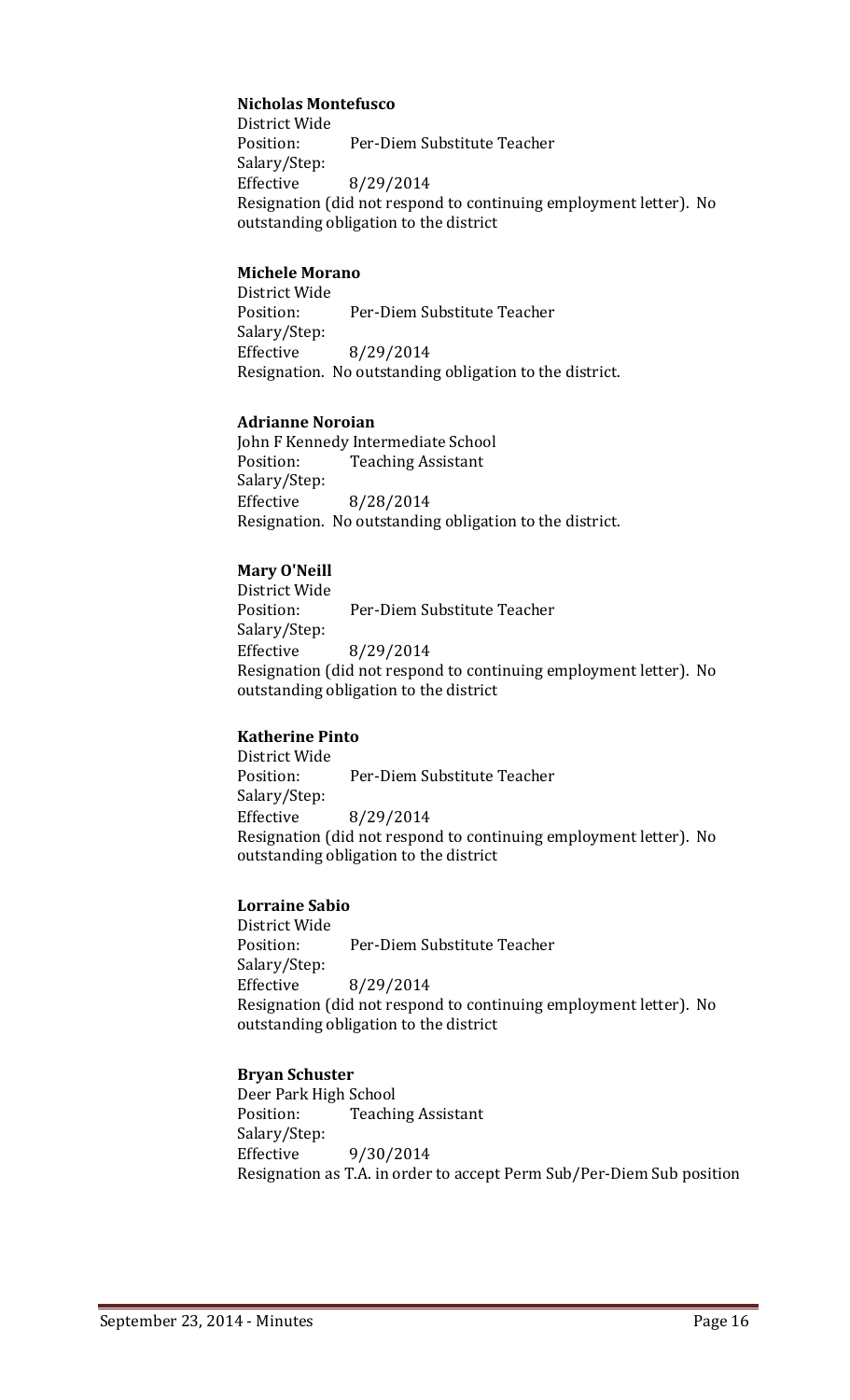# **Erin Skaalerud**

District Wide<br>Position: Per-Diem Substitute Teacher Salary/Step: Effective 8/29/2014 Resignation (did not respond to continuing employment letter). No outstanding obligation to the district

#### **Patricia Skjoldahl**

Deer Park High School<br>Position: Permai Permanent Substitute/Per-Diem Substitute Salary/Step: Effective 8/21/2014 Resigned/Declined position. No outstanding obligation to the district.

#### **Sandra Stueber**

Deer Park High School<br>Position: Perma Permanent Substitute Teacher Salary/Step:<br>Effective 9/1/2014 Resignation to accept appointment as part-time teacher and teaching assistant in district

#### **Hallie Thaler**

District Wide Per-Diem Substitute Teacher Salary/Step:<br>Effective Effective 8/29/2014 Resignation (did not respond to continuing employment letter). No outstanding obligation to the district

#### **Kristin Thompson**

Robert Frost Middle School<br>Position: Teaching As Teaching Assistant/ABA Home Provider Salary/Step: Effective 8/20/2014 Resignation. No outstanding obligation to the district.

#### **Debi Toni**

District Wide Per-Diem Substitute Teacher Salary/Step: Effective 8/28/2014 Removal. No outstanding obligation to the district.

#### **Corinne Van Wickler**

District Wide Per-Diem Substitute Teacher Salary/Step: Effective 8/29/2014 Resignation (did not respond to continuing employment letter). No outstanding obligation to the district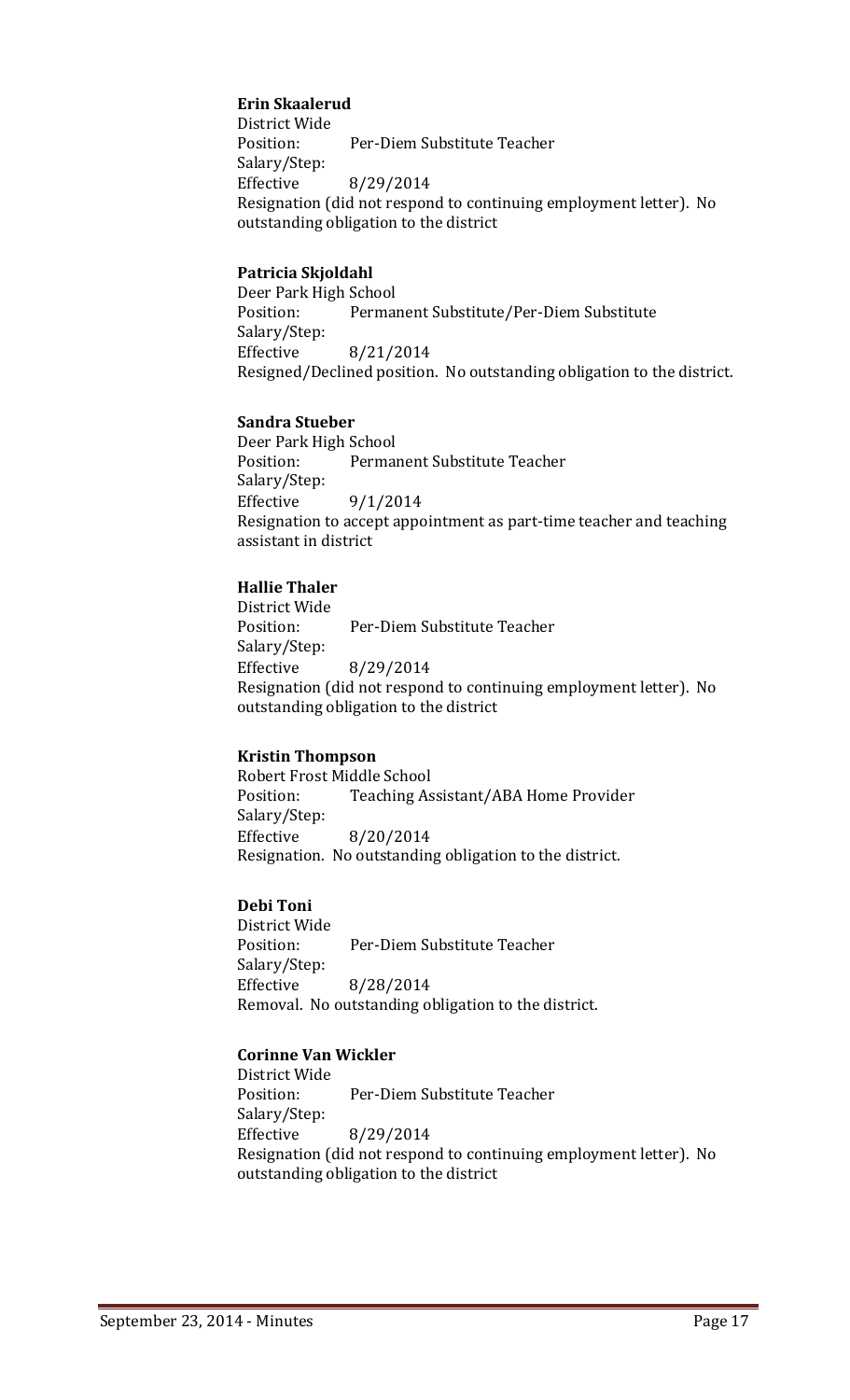#### **Joseph Verdicchio**

Deer Park High School<br>Position: Teachi **Teaching Assistant** Salary/Step:<br>Effective Effective 8/26/2014 Resignation. No outstanding obligation to the district.

#### **SCHEDULE -- P --TENURE APPOINTMENTS (Instructional)**

**Celeste Archer** John F Kennedy Intermediate School<br>Position: Associate Principal Associate Principal Salary/Step: Effective 8/1/2013 - 10/1/2014 TENURE DATE: OCTOBER 2, 2014

## **SCHEDULE -- Q --LEAVES OF ABSENCE (Instructional)**

#### **Pamela Attonito**

John F Kennedy Intermediate School<br>Position: Elementary Teacher **Elementary Teacher** Salary/Step:<br>Effective  $9/1/2014 - 10/1/2014$ Paid Medical LOA (FMLA)

# **Paula Behrens**

Deer Park High School Family & Consumer Science Salary/Step:<br>Effective Effective 9/1/2014 - 9/30/2014 Paid Medical LOA (FMLA)

#### **Francine Fair**

John Quincy Adams School Social Worker Salary/Step: Effective 9/23/2014 - 11/10/2014 Paid Medical LOA (FMLA)

#### **Angela Gianotti**

John F Kennedy Intermediate School<br>Position: Special Education Tea **Special Education Teacher** Salary/Step:<br>Effective Effective 9/1/2014 - 10/31/2014 Paid Medical LOA (FMLA)

#### **Jeanne Kozlowsky**

Deer Park High School Associate Principal Salary/Step:<br>Effective Effective 8/28/2014 - 10/10/2014 CHANGE of DATES for Paid Maternity Sick LOA (FMLA)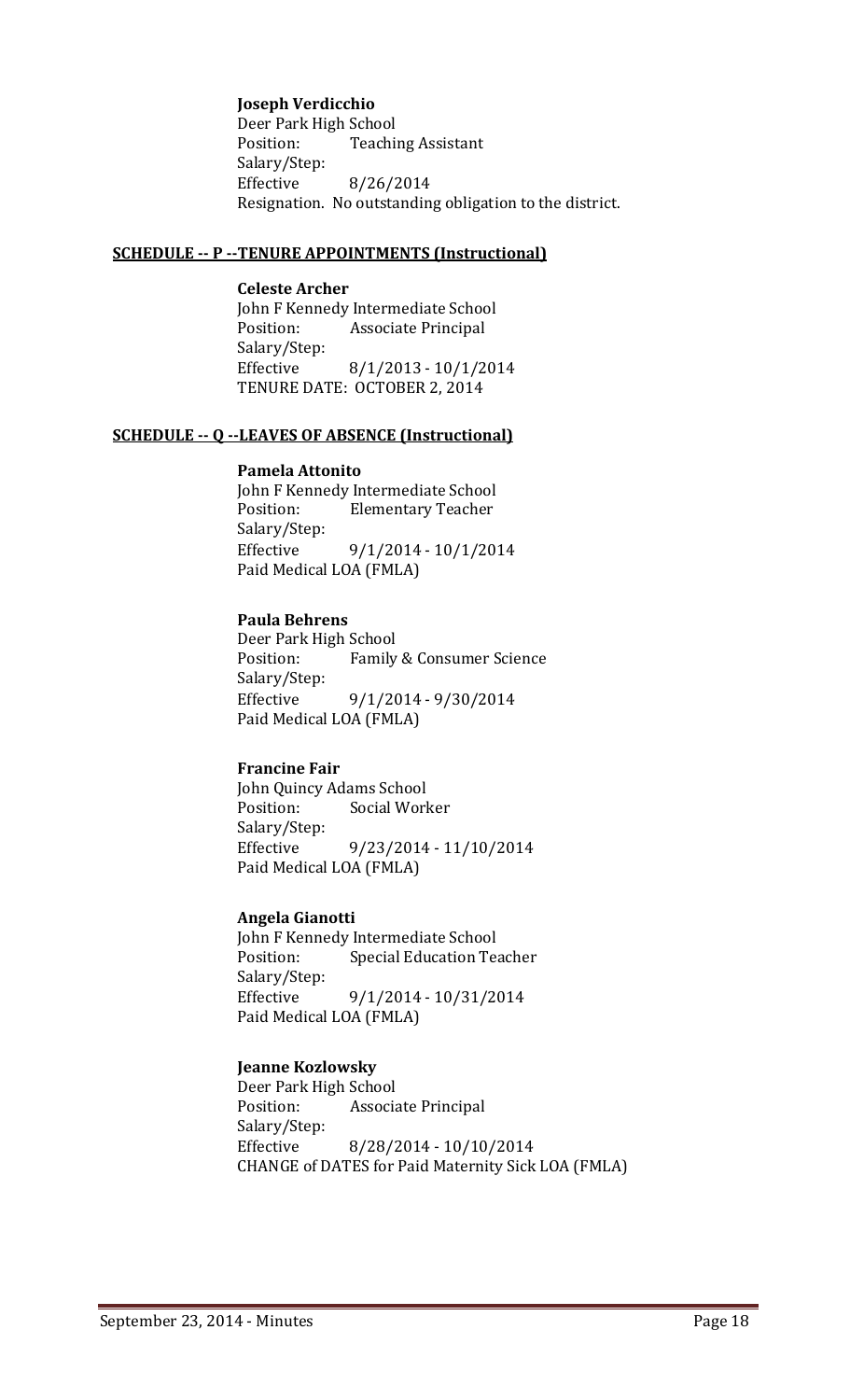## **Jeanne Kozlowsky**

Deer Park High School Associate Principal Salary/Step: Effective 10/11/2014 - 11/21/2014 Unpaid Remainder of FMLA

# **Deana LaPlaca**

May Moore School **Elementary Teacher** Salary/Step:<br>Effective Effective 9/1/2014 - 10/10/2014 Change of dates. All Paid Maternity LOA (FMLA)

#### **Kara Micucci**

Deer Park High School<br>Position: Psycho Psychologist Salary/Step:<br>Effective Effective 9/1/2014 - 1/27/2015 Change of dates to: 9/1/14-11/11/14 Paid Maternity LOA (FMLA) 11/12/14-11/15/14 Unpaid Remainder of FMLA 11/26/14-1/27/15 Unpaid Child Rearing Leave

## **Suzanne Pawluk**

May Moore School<br>Position: Psy Psychologist Salary/Step: Effective 9/1/2014 - 10/1/2014 Paid Maternity LOA (FMLA)

# **Suzanne Pawluk**

May Moore School<br>Position: Psy Psychologist Salary/Step:<br>Effective Effective 10/2/2014 - 1/27/2015 10/2/14-10/15/14 Unpaid LOA (FMLA) 10/16/14-1/27/14 Unpaid Child Rearing Leave

#### **Kerry Walsh**

Deer Park High School<br>Position: Special **Special Education** Salary/Step: Effective 10/17/2014 - 11/26/2014 Paid Maternity Sick LOA (FMLA)

#### **SCHEDULE -- TA --PROBATIONARY TEACHING ASSISTANT (Instructional)**

# **Rachelle Amendola**

Deer Park High School<br>Position: Probat Probationary Teaching Assistant<br>\$26,541 Salary/Step:<br>Effective Effective 9/1/2014 - 8/31/2017

# **Sean Kammerer**

Deer Park High School Probationary Teaching Assistant<br>\$26,541 Salary/Step:<br>Effective Effective 9/1/2014 - 8/31/2017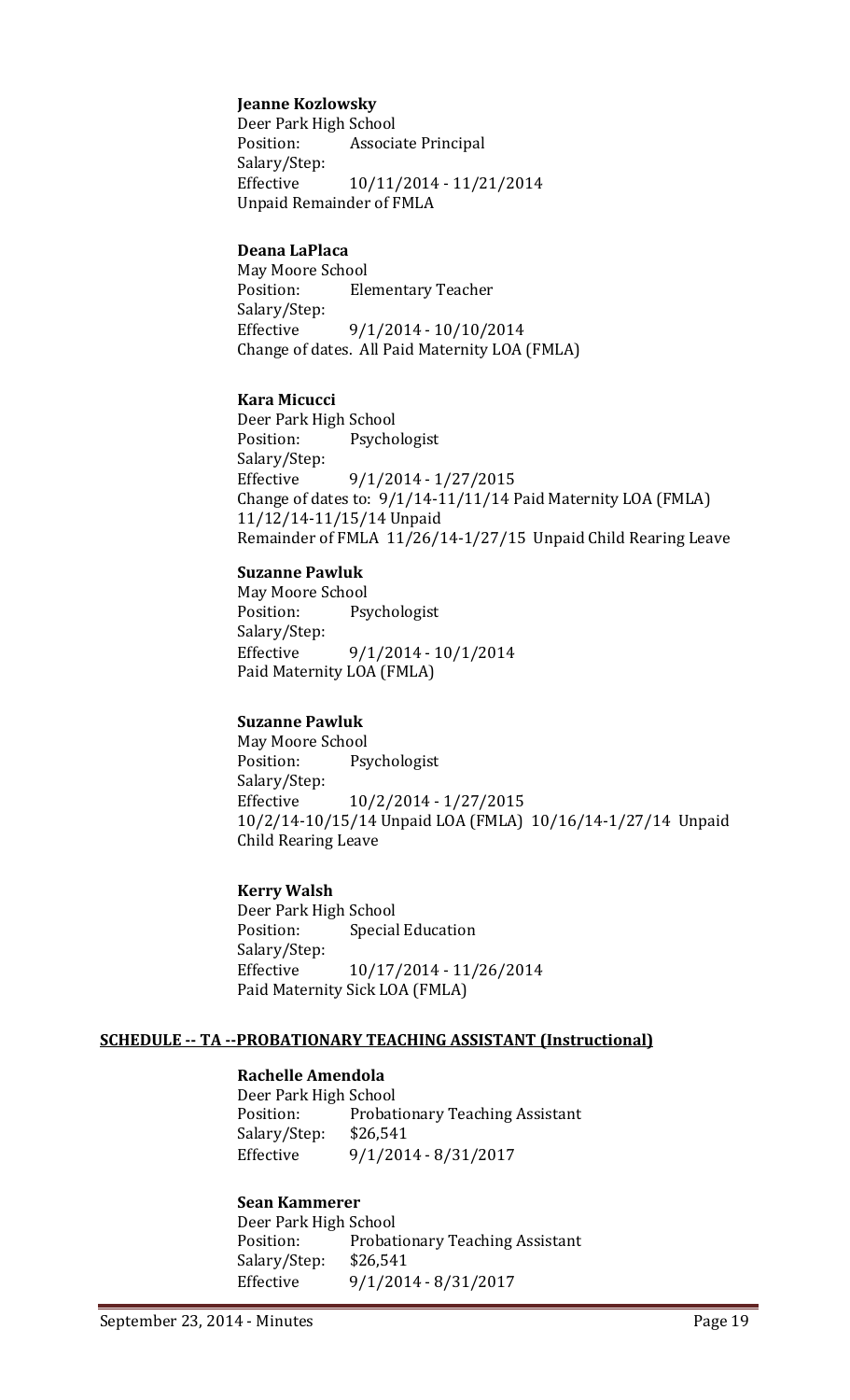# **Angelina Lee**

May Moore School<br>Position: Pro Probationary Teaching Assistant Salary/Step: \$26,541<br>Effective 9/1/201 Effective 9/1/2014 - 8/31/2017

## **Maria Lifrieri**

May Moore School<br>Position: Pro Probationary Teaching Assistant<br>\$26,541 Salary/Step:<br>Effective Effective 9/1/2014 - 8/31/2017

#### **Sean Price**

Deer Park High School<br>Position: Probat Probationary Teaching Assistant Salary/Step: \$26,541<br>Effective 9/1/201 Effective 9/1/2014 - 8/31/2017

# **Sandra Stueber**

Deer Park High School Probationary Teaching Assistant<br>\$26,541 Salary/Step:<br>Effective Effective 9/1/2014 - 8/31/2017

## **SCHEDULE -- TR --TRANSFERS (Instructional)**

#### **Megan Boccard**

May Moore School<br>Position: ESI ESL Teacher<br>No Change Salary/Step:<br>Effective Effective 9/15/2014 Change from .7 MM/.3 JQA to 1.0 at MM

# **Sean Kammerer**

May Moore School<br>Position: Tea **Teaching Assistant** Salary/Step:<br>Effective Effective 9/3/2014 TRANSFER from HS to MM (student services needed at MM)

#### **SCHEDULE -- TTPA --TEMPORARY ASSIGNMENT (Instructional)**

#### **Michelle Artale**

Robert Frost Middle School<br>Position: Summer Pro Summer Project with MacBook Laptops<br>\$18.96/hour Salary/Step: Effective 8/27/2014 Total of 3 hours

# **Drucilla Bond**

Deer Park High School<br>Position: Teachi Teaching Assistant proctoring 2014 Regents \$18.96/hr Salary/Step: Effective 8/13/2014 - 8/14/2014

#### **Nancy Connolly**

Robert Frost Middle School<br>Position: Summer Pro Summer Project with MacBook Laptops<br>\$18.96/hour Salary/Step:<br>Effective Effective 8/25/2014 - 8/28/2014 Total of 9 hours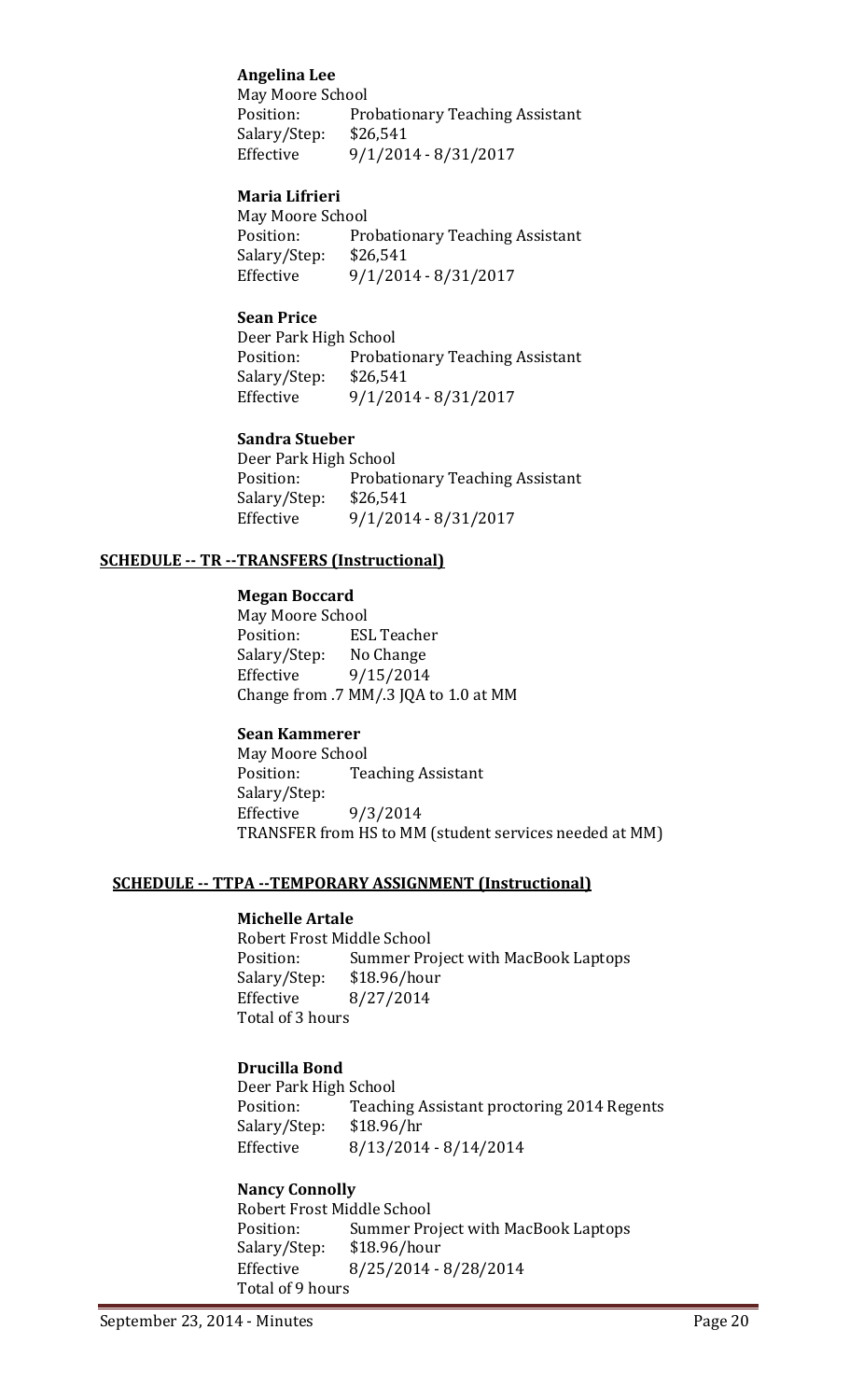# **Lorrie Cook**

May Moore School<br>Position: He Health Aide<br>\$4,227 Salary/Step:<br>Effective  $9/1/2014 - 6/30/2015$ 

## **Barbara Goemans**

May Moore School<br>Position: He Health Aide<br>\$4.227 Salary/Step:<br>Effective Effective 9/1/2014 - 6/30/2015

# **Donna Grannell**

Deer Park High School<br>Position: Teachi Teaching Assistant proctoring 2014 Regents<br>\$18.96/hr Salary/Step: Effective 8/13/2014 - 8/14/2014

## **Gail Heffernan**

John F Kennedy Intermediate School<br>Position: Health Aide Health Aide<br>\$4.227 Salary/Step:<br>Effective  $9/1/2014 - 6/30/2015$ 

## **Noemi Herles**

Deer Park High School<br>Position: Health Health Aide<br>\$4,227 Salary/Step:<br>Effective  $9/1/2014 - 6/30/2015$ 

## **Laurie Johnson**

Robert Frost Middle School<br>Position: Health Aide Health Aide<br>\$4.227 Salary/Step:<br>Effective Effective 9/1/2014 - 6/30/2015

#### **Joanne King**

May Moore School<br>Position: He Health Aide<br>\$4,227 Salary/Step:<br>Effective  $9/1/2014 - 6/30/2015$ 

# **Angela Macaluso**

Deer Park High School<br>Position: Teachi Teaching Assistant proctoring 2014 Regents<br>\$18.96/hr Salary/Step:<br>Effective Effective 8/13/2014 - 8/14/2014

# **Pauline Mauro**

John Quincy Adams School<br>Position: Health Aide Health Aide<br>\$4.227 Salary/Step:<br>Effective  $9/1/2014 - 6/30/2015$ 

#### **Robin Mont**

John F Kennedy Intermediate School<br>Position: Health Aide Health Aide<br>\$4,227 Salary/Step: Effective 9/1/2014 - 6/30/2015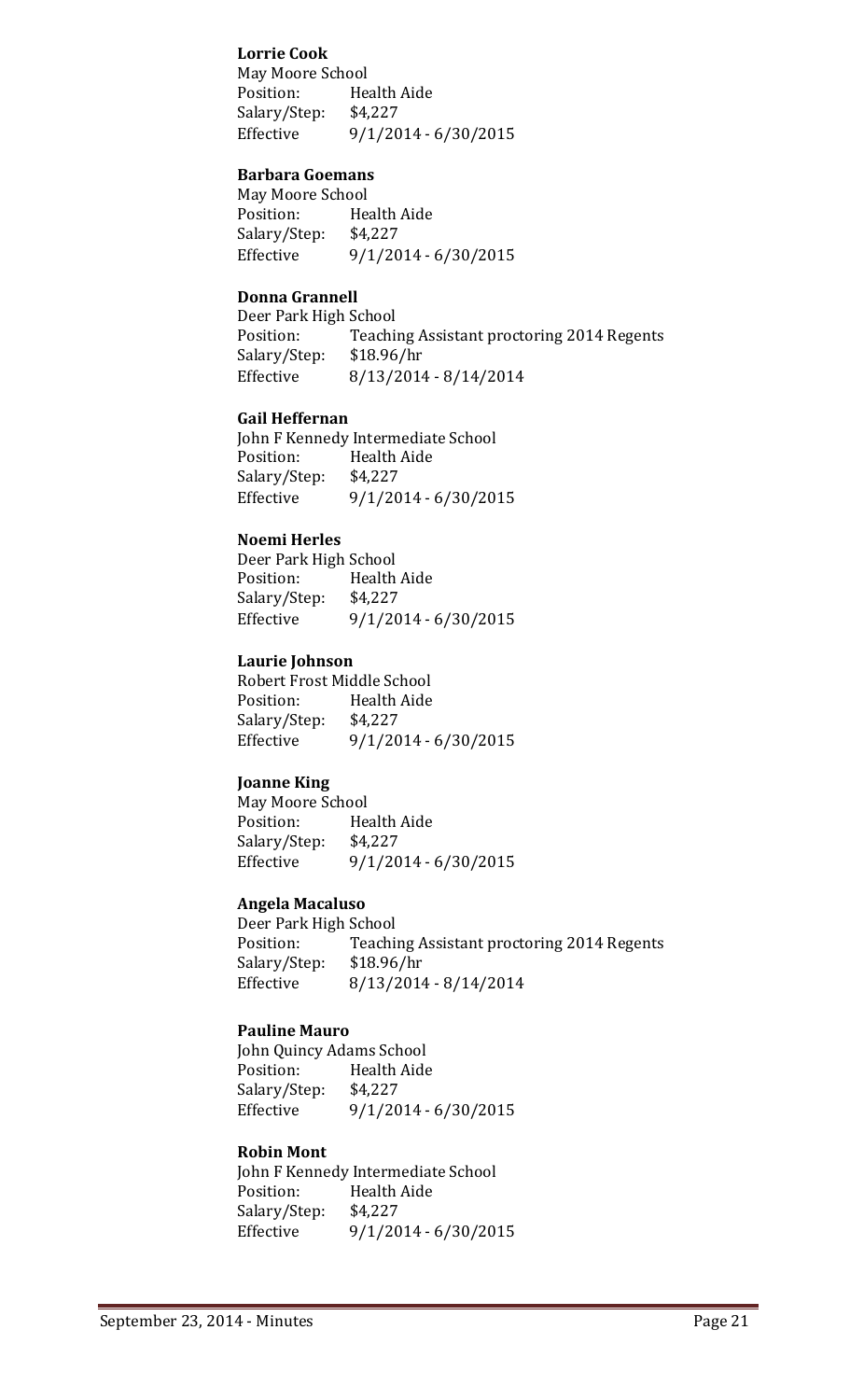# **Maria Reccardi**

Robert Frost Middle School<br>Position: Health Aide Health Aide<br>\$4.227 Salary/Step:<br>Effective  $9/1/2014 - 6/30/2015$ 

# **Josephine Rubino**

Deer Park High School<br>Position: Teachi Teaching Assistant proctoring 2014 Regents \$18.96/hr Salary/Step:<br>Effective Effective 8/13/2014 - 8/14/2014

#### **Maria Ryan**

Robert Frost Middle School<br>Position: Health Aide Health Aide Salary/Step: \$4,227<br>Effective 9/1/20 Effective 9/1/2014 - 6/30/2015

#### **Jeremy Smith**

May Moore School<br>Position: He Health Aide<br>\$4.227 Salary/Step:<br>Effective  $9/1/2014 - 6/30/2015$ 

#### **Matthew Spataro**

Deer Park High School<br>Position: Assista Assistant Marching Band Director<br>\$3,000 Salary/Step:<br>Effective  $9/1/2014 - 6/30/2015$ 

## **Jessica Thompson**

Robert Frost Middle School<br>Position: Health Aide Health Aide<br>\$4,227 Salary/Step: Effective 9/1/2014 - 6/30/2015

#### **Linda Zimmerly**

Robert Frost Middle School<br>Position: Health Aide Health Aide<br>\$4.227 Salary/Step:<br>Effective Effective 9/1/2014 - 6/30/2015

# **SCHEDULE 14/BP-755 – SCHEDULES OF BILLS PAYABLE**

| *WORKERS' COMP.     | Daily Check Register | 8/25/2014 | \$4,577.47     |
|---------------------|----------------------|-----------|----------------|
| *WORKERS' COMP.     | Daily Check Register | 8/28/2014 | \$9,940.20     |
| *WORKERS' COMP.     | Daily Check Register | 9/3/2014  | \$11,679.12    |
| *GENERAL FUND       | #4                   | 8/31/2014 | \$1,546,799.77 |
| *GENERAL FUND       | # 8                  | 9/30/2014 | \$598,353.84   |
| *TRUST &            |                      |           |                |
| <b>AGENCY</b>       | #2                   | 8/31/2014 | \$684,634.53   |
| *SCHOOL LUNCH       | # 4                  | 9/30/2014 | \$8,519.50     |
| *FEDERAL FUND       | #5                   | 9/30/2014 | \$312.60       |
| <b>GENERAL FUND</b> | # 11                 | 9/30/2014 | \$1,140,025.17 |
| <b>MEDICARE</b>     |                      |           |                |
| REIMB.              | # 12                 | 9/30/2014 | \$162,213.70   |
| FEDERAL FUND        | #6                   | 9/30/2014 | \$207,644.01   |
| <b>SCHOOL LUNCH</b> | #5                   | 9/30/2014 | \$2,813.00     |
| <b>CAPITAL FUND</b> | #3                   | 9/30/2014 | \$106,400.00   |
| WORKERS' COMP.      | Daily Check Register | 9/8/2014  | \$1,053.12     |
| WORKERS' COMP.      | Daily Check Register | 9/12/2014 | \$60,836.18    |
|                     |                      |           |                |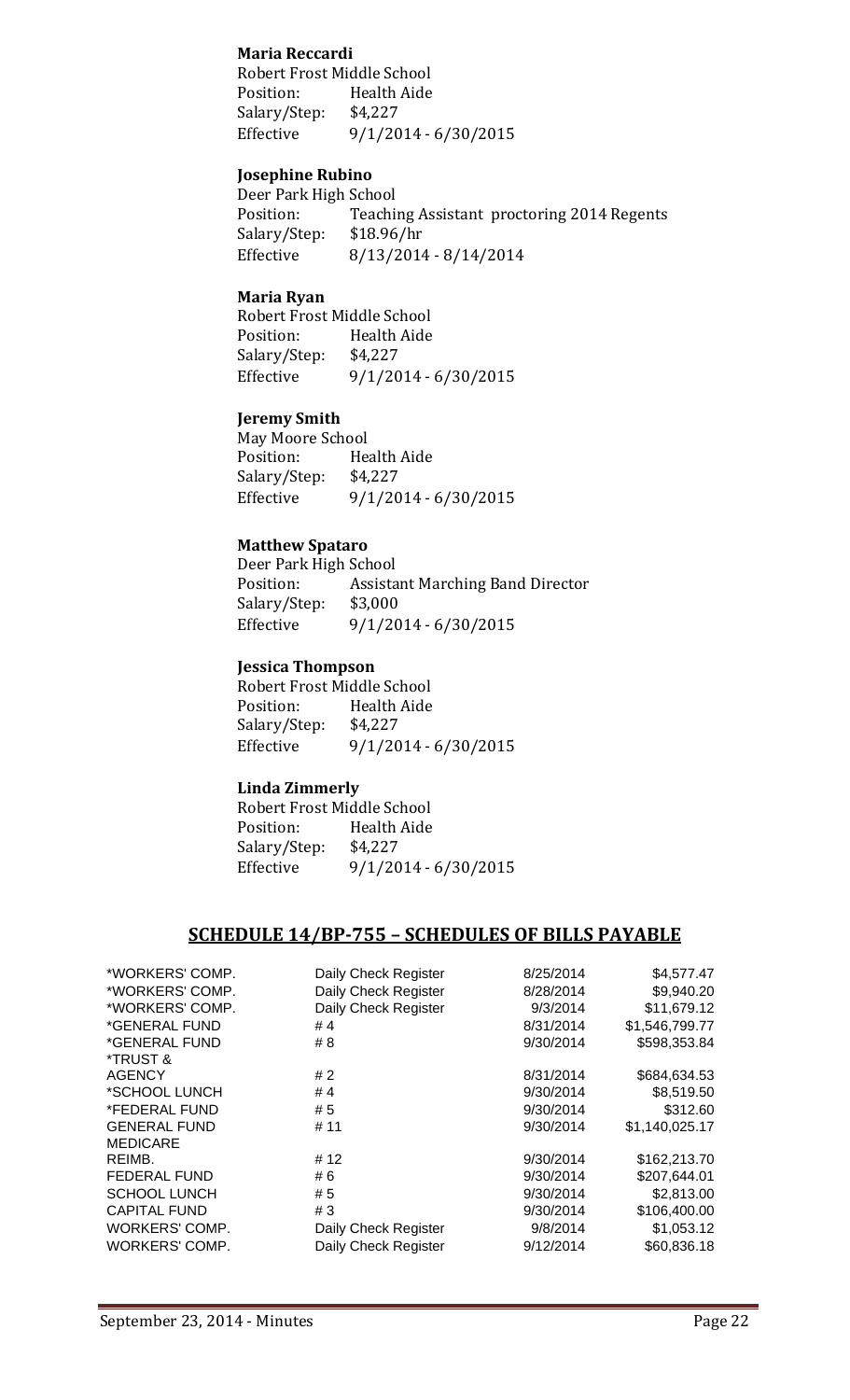# **SCHEDULE B14-D-017**

Bids for Bid # BDP14-017 Purchase, Installation and Removal of Kitchen Equipment were received and opened at 11:00 AM on September 9, 2014.

Bids were advertised in Newsday. Forms and specifications were processed in accordance with Section 103 of the General Municipal Law and bids were solicited on the Empire State Purchasing Group website at [www.EmpireStateBidSystem.com.](http://www.empirestatebidsystem.com/)

Bids were received from the following vendors:

| <b>Bar Boy Products</b>  | \$74,000.00                             |
|--------------------------|-----------------------------------------|
| Sam Tell & Son Inc.      | \$87,361.48                             |
| Summit Restaurant Repair | $$32,870.00$ (did not bid on all items) |

Present at bid opening: Lauren von Ende, Purchasing Agent and Linda Melendez, Recorder. Vendor(s) present at bid opening: Mark Weiner, Summit Restaurant Repair.

It is recommended that the bid be awarded to the following vendor as the lowest responsible bidder meeting specifications:

Bar Boy Products \$74,000.00

# **SCHEDULE 14-F-255 - CONTRACT REPORT**

# **SCHEDULE 9-H-14 – HOME TEACHING (regular & special)** (confidential)

# **SCHEDULE 9-S-14 – SPECIAL TRANSPORTATION (regular & special)** (confidential)

# **SCHEDULE 9-SE-14 – COMMITTEE RECOMMENDATIONS**  (confidential)

| <b>RECEIPT</b>   | Upon a motion by Mr. Marino, seconded by Ms. Gulli Grunseich, |
|------------------|---------------------------------------------------------------|
| 0 <sub>F</sub>   | the Board of Education approved the following Receipt of      |
| <b>SCHEDULES</b> | Schedules collectively:                                       |

# **SCHEDULE 14-A-425 – TREASURER's REPORT**

| <b>Statement of Revenues -</b> | General Fund -<br>August<br>Federal Fund -<br>August<br>School Lunch Fund -<br>August |  |
|--------------------------------|---------------------------------------------------------------------------------------|--|
| Treasurer's Report             | August                                                                                |  |
| Cash Flow -                    | August                                                                                |  |
| Claims Audit Report -          | August 1, 2014 - August 31, 2014                                                      |  |